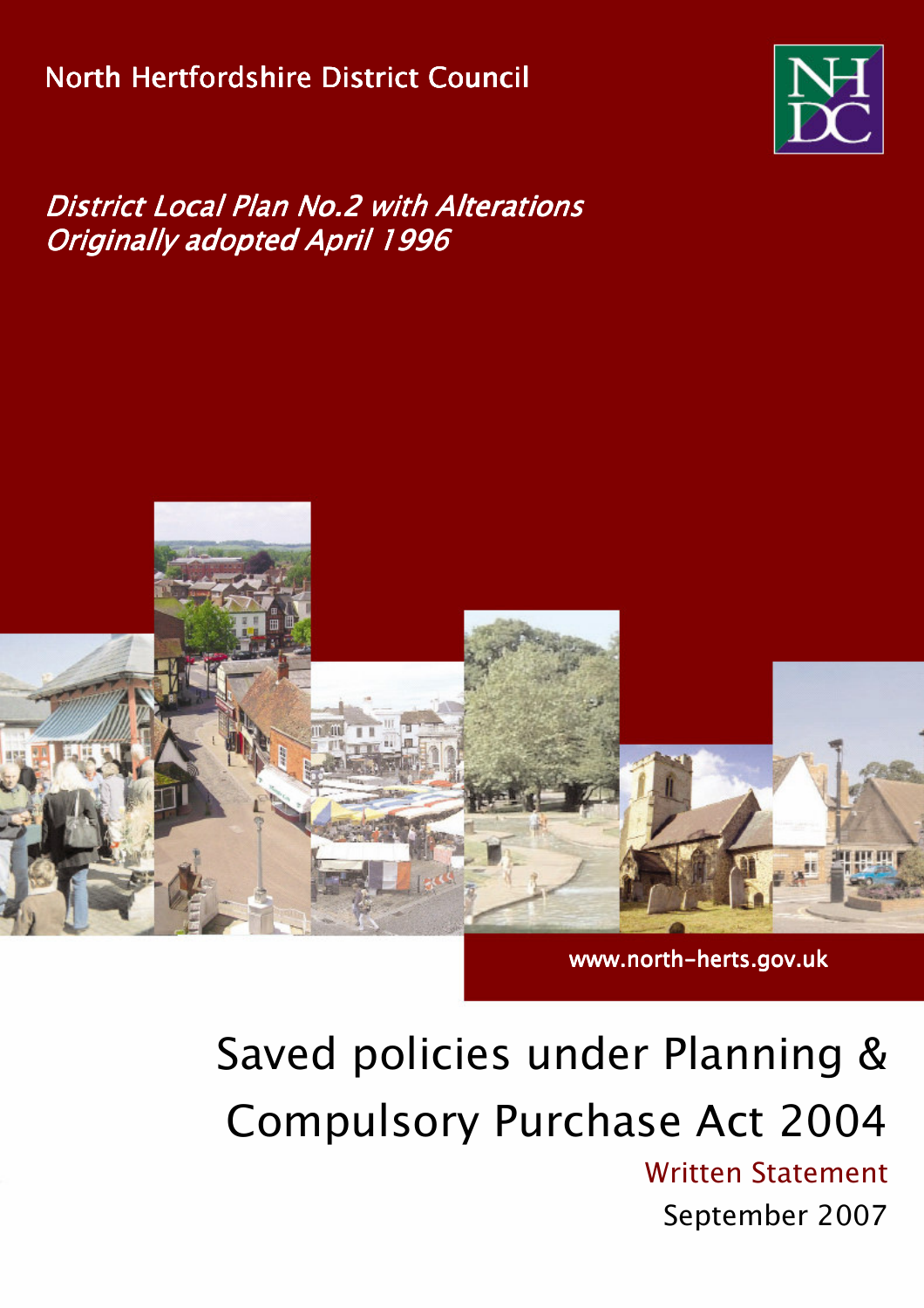| <b>Policy</b>   | <b>Title</b>                                                        | Page            |
|-----------------|---------------------------------------------------------------------|-----------------|
| $\overline{2}$  | <b>Green Belt</b>                                                   | $\overline{2}$  |
| 3               | Settlements within the green belt                                   | $\overline{2}$  |
| $\overline{4}$  | <b>North East Stevenage</b>                                         | $\overline{2}$  |
| $\overline{5}$  | <b>Excluded villages</b>                                            | $\overline{2}$  |
| $\overline{6}$  | Rural area beyond the green belt                                    | $\overline{2}$  |
| $\overline{7}$  | Selected villages beyond the green belt                             | $\overline{3}$  |
| 8               | Development in towns                                                | $\overline{5}$  |
| 9               | <b>Royston's Development Limits</b>                                 | $\overline{5}$  |
| $\overline{11}$ | <b>Chilterns Area of Outstanding Natural Beauty</b>                 | $\overline{6}$  |
| 14              | <b>Nature conservation</b>                                          | $6\phantom{1}6$ |
| 16              | Areas of archaeological significance and other archaeological areas | $\overline{6}$  |
| 19              | <b>Historic parks and gardens</b>                                   | $\overline{7}$  |
| 21              | Landscape and open space pattern in towns                           | $\overline{7}$  |
| 25              | Re-use of rural buildings                                           | $\overline{7}$  |
| 26              | <b>Housing proposals</b>                                            | $\overline{8}$  |
| 28              | <b>House extensions</b>                                             | 11              |
| 29              | <b>Rural housing needs</b>                                          | 12              |
| 29a             | Affordable housing for urban local needs                            | 13              |
| 30              | Replacement or extension of dwellings in the countryside            | 13              |
| 33              | Relatives and staff accommodation                                   | 13              |
| $\overline{34}$ | <b>Caravan and mobile homes</b>                                     | 14              |
| 36              | <b>Employment provision</b>                                         | $\overline{15}$ |
| $\overline{37}$ | Business uses (B1 use class)                                        | 18              |
| 39              | Leisure uses                                                        | 18              |
| 42              | <b>Shopping</b>                                                     | 19              |
| 43              | Shopping areas in town centres                                      | 19              |
| 45              | <b>Shopfronts</b>                                                   | 20              |
| 47              | <b>General aviation</b>                                             | 20              |
| 51              | Development effects and planning gain                               | 20              |
| 55              | <b>Car Parking Standards</b>                                        | 21              |
| 57              | <b>Residential Guidelines and standards</b>                         | 23              |
| 58              | Letchworth Garden City Design Principles                            | 27              |

#### **North Hertfordshire District Local Plan No. 2 with alterations, April 1996 Saved Policies from September 2007**

As of 27 September 2007, a number of policies from North Hertfordshire District Local Plan No. 2 with Alterations (April 1996) cease to have effect, under the Planning & Compulsory Purchase Act 2004. This document presents only those parts of the written statement which are saved. Please note, none of the supporting text (even for policies which are saved) is considered to endure beyond this date. In order to gain a fuller understanding of the background to a policy it may still be helpful to refer to the April 1996 version of the Local Plan. This will continue to be available on the Council's website at:

www.north-herts.gov.uk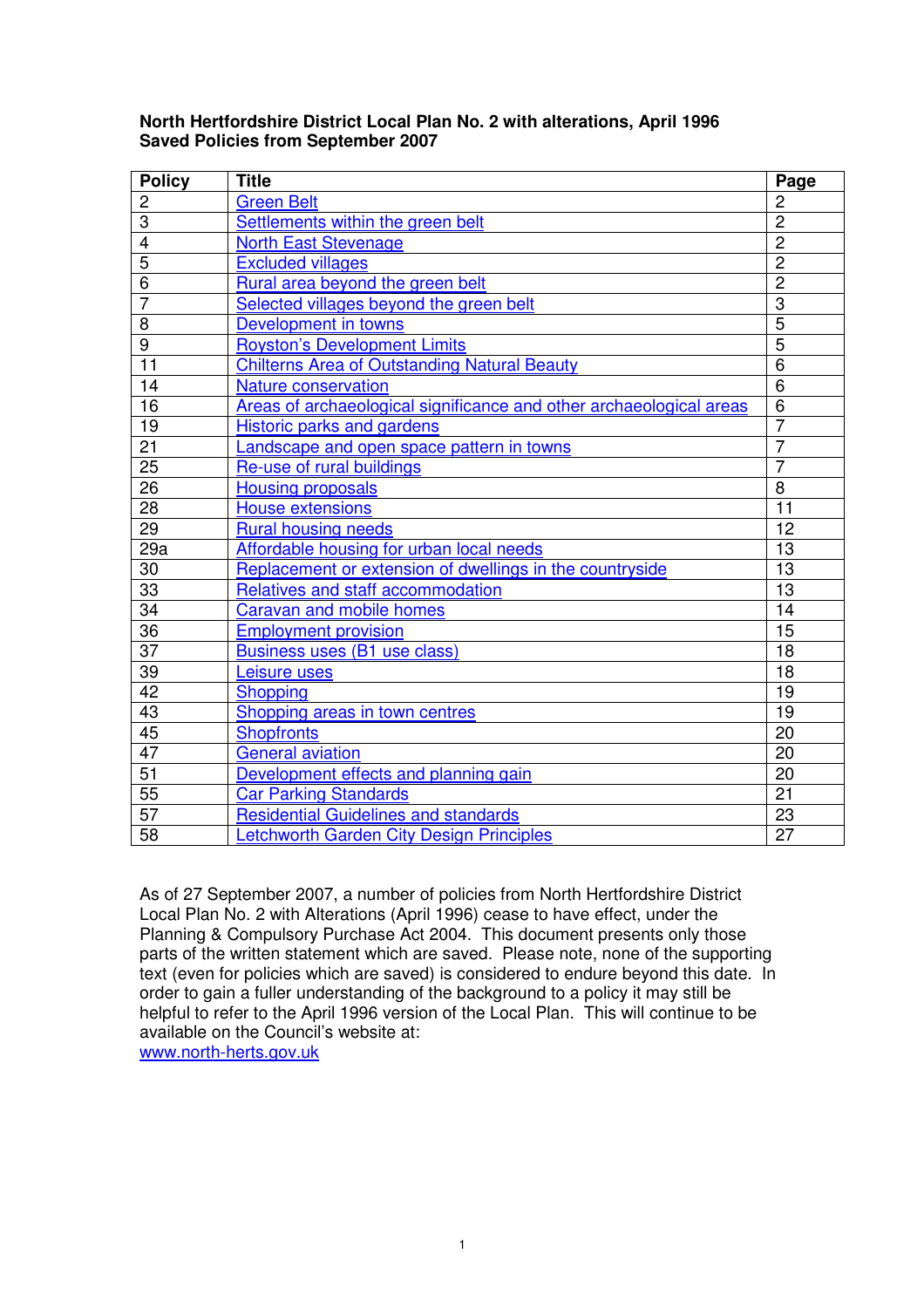# **Policy 2 - Green Belt**

In the Green Belt, as shown on the Proposals Map, the Council will aim to keep the uses of land open in character. Except for proposals within settlements which accord with Policy 3, or in very special circumstances, planning permission will only be granted for new buildings, extensions, and changes of use of buildings and of land which are appropriate in the Green Belt, and which would not result in significant visual impact.

# **Policy 3 - Settlements within the Green Belt**

In settlements within the Green Belt, the Council will not normally permit development proposals, except for:

- i. that strictly necessary for the housing and employment needs of agriculture, forestry, leisure and local services in the rural areas that cannot practicably be met outside the Green Belt; or
- ii. the local facilities and services needs of the settlement within which the development is proposed; or
- iii. the meeting of an identified rural housing need in compliance with Policy 29; or
- iv. a single dwelling on a small plot located within the built core of the settlement, which will not result in the outward expansion of the settlement or have any other adverse impact on the local environment or other policy aims within the Green Belt.

# **Policy 4 – North East Stevenage**

North East of Stevenage, the Council will permit the development of a new neighbourhood area including housing (to meet needs arising from Stevenage), and other appropriate land uses, in accordance with an agreed land use Master Plan. The development should relate well to the surrounding countryside and re-enforce a revised Green Belt boundary as shown on the Proposals Map.

# **Policy 5 - Excluded villages**

Within the excluded villages of Codicote, Ickleford, Kimpton, Knebworth and Little Wymondley, the Council will normally permit development for housing, employment, service and community facilities only if the development proposed is compatible with the maintenance and enhancement of village character, and the maintenance of Green Belt boundaries as shown on the Proposals Map.

#### **Policy 6: Rural Areas beyond the Green Belt**

In Rural Areas beyond the Green Belt, the Council will maintain the existing countryside and villages and, and their character. Except in Selected Villages (Policy 7), a development proposal will normally be allowed only if:

- i. it is strictly necessary for the needs of agriculture, forestry or any proven need for local community services, provided that:
	- a. the need cannot practicably be met within a town, excluded village or selected village, and
	- b. the proposal positively improves the rural environment; or
- ii. it would meet an identified rural housing need, in compliance with Policy 29; or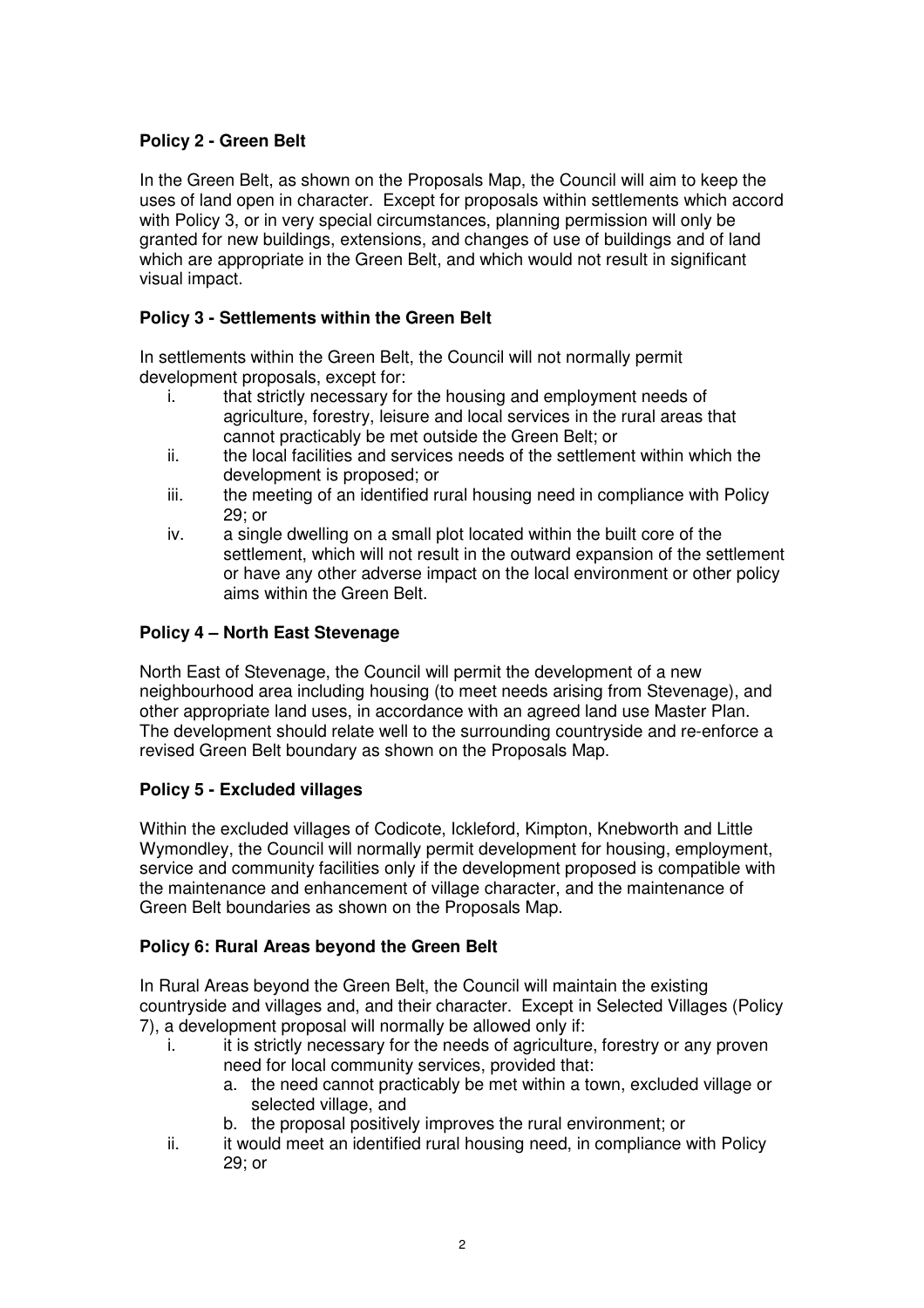- iii. it is a single dwelling on a small plot located within the built core of the settlement which will not result in outward expansion of the settlement or have any other adverse impact on the local environment or other policy aims within the Rural Areas; or
- iv. it involves a change to the rural economy in terms of Policy 24 or Policy 25.

# **Policy 7: Selected Villages beyond the Green Belt**

In Selected Villages within the Rural Area beyond the Green Belt, the Council will normally permit development proposals if:

- i. the site lies within the main area of the village as shown on the Insets of the Proposals Map; and
- ii. the proposal is in line with the Policy Aims for Visual Character Areas (as set out in part 5 under the relevant Parish), or involves retaining and improving an existing building which contributes to the character or visual quality of the village; and
- iii. the proposal would maintain or enhance the character or visual quality of the village or the surrounding area; within a Conservation Area, the positive preservation or enhancement of its character will be expected (Policy 20).

The 'Selected Villages' are: Ashwell, Barkway, Barley, Great Offley, Holwell, Pirton, Sandon (Church End), Therfield and Whitwell. Outside the defined areas of Selected Villages, the Council will not normally grant planning permission for development proposals unless the exceptions of Policy 6 apply.

| Reference      | Area Name              | <b>Policy Aims</b>                                                                                                                                            |
|----------------|------------------------|---------------------------------------------------------------------------------------------------------------------------------------------------------------|
| <b>Ashwell</b> |                        |                                                                                                                                                               |
| V <sub>1</sub> | Church and environs    | Meadows, farmstead and scattered<br>buildings to be preserved as part of unique<br>village setting.                                                           |
| V <sub>2</sub> | Eastern area           | Main area of village separated from ribbon<br>development around Station Road by<br>recreation ground and fields to remain as<br>part of wider countryside.   |
| V <sub>3</sub> | Dixies Mead / West End | Important character of farmstead buildings<br>and the extensive views of countryside<br>through field to be retained close to village<br>centre.              |
| V <sub>4</sub> | South-West Area        | Visually separate area on rising ground.<br>Further development unacceptable in<br>order to prevent extension of main area of<br>village.                     |
| V <sub>5</sub> | Southern Edge          | Row of ribbon development and an area of<br>low density development in a rural<br>landscape the character of which should<br>be protected from consolidation. |
| <b>Barkway</b> |                        |                                                                                                                                                               |
| V <sub>1</sub> | West of High Street    | Character of area contains open spaces<br>with trees which should be retained to<br>integrate edge into countryside.                                          |

*Saved sections of part 5 under this policy:*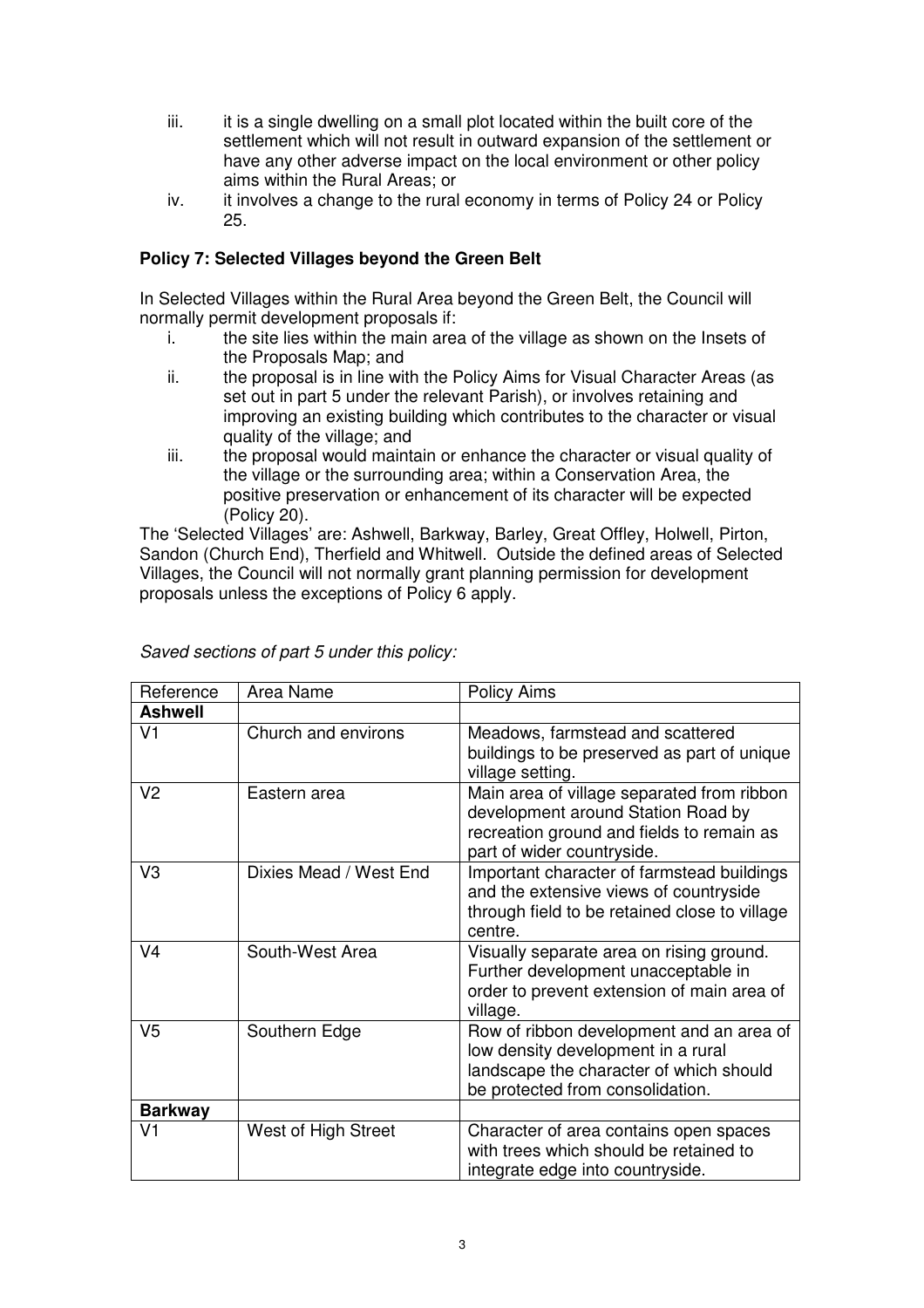| <b>Barley</b>  |                                |                                                                                                                                                                                                                                                                                                                                                                                               |
|----------------|--------------------------------|-----------------------------------------------------------------------------------------------------------------------------------------------------------------------------------------------------------------------------------------------------------------------------------------------------------------------------------------------------------------------------------------------|
| V <sub>1</sub> | Playstow                       | Central focus of village layout and large<br>open space to be preserved as essential<br>to character of village and countryside.                                                                                                                                                                                                                                                              |
| V <sub>2</sub> | <b>High Street</b>             | Essential open spaces between buildings<br>to be retained as characteristic of village<br>centre.                                                                                                                                                                                                                                                                                             |
| V <sub>3</sub> | Western edge                   | Informal edge of village should be<br>maintained and enhanced with tree<br>planting and so integrate village into<br>landscape.                                                                                                                                                                                                                                                               |
| V <sub>4</sub> | Church End                     | Character of large buildings surrounded by<br>important large open spaces with<br>significant trees to be retained at the<br>village edge.                                                                                                                                                                                                                                                    |
| V <sub>5</sub> | Southern Edge                  | Important hedges and existing dwellings<br>up lane to give village generally<br>undeveloped character.                                                                                                                                                                                                                                                                                        |
| V <sub>6</sub> | London Road                    | High banks and trees to be retained as<br>visually attractive way into village.                                                                                                                                                                                                                                                                                                               |
| <b>Holwell</b> |                                |                                                                                                                                                                                                                                                                                                                                                                                               |
| V <sub>1</sub> | The Church and<br>surroundings | The Church, the red-brick buildings and<br>cottages are the historic part of the village,<br>of which the character should be<br>preserved.                                                                                                                                                                                                                                                   |
| <b>Offley</b>  |                                |                                                                                                                                                                                                                                                                                                                                                                                               |
| V <sub>1</sub> | Luton Road                     | Character of village entrance with open<br>spaces at road bend of highway verge and<br>allotment frontage to be retained.                                                                                                                                                                                                                                                                     |
| V <sub>2</sub> | Southern End                   | Loose-knit character of development to<br>remain at village edge.                                                                                                                                                                                                                                                                                                                             |
| <b>Pirton</b>  |                                |                                                                                                                                                                                                                                                                                                                                                                                               |
| V <sub>1</sub> | <b>Toot Hill</b>               | Large open area relates to countryside<br>outside village, is important historically and<br>essential to character which should be<br>preserved. Any development should have<br>regard to this character.                                                                                                                                                                                     |
| V <sub>2</sub> | Western Edge                   | The character of this area should remain<br>as a transition from countryside to the<br>built-up part of the village.                                                                                                                                                                                                                                                                          |
| V <sub>3</sub> | Eastern Edge                   | Similar area of transition where<br>development should not spread outwards<br>to open countryside.                                                                                                                                                                                                                                                                                            |
| V <sub>4</sub> | Rear of Fox PH                 | A large remaining undeveloped area<br>within the main body of the village,<br>abutting the Conservation Area and visible<br>in part from it, is open space framed by<br>listed buildings. Any new development<br>must reflect the established open<br>character of the site particularly<br>safeguarding views from the Conservation<br>Area and the setting of adjacent listed<br>buildings. |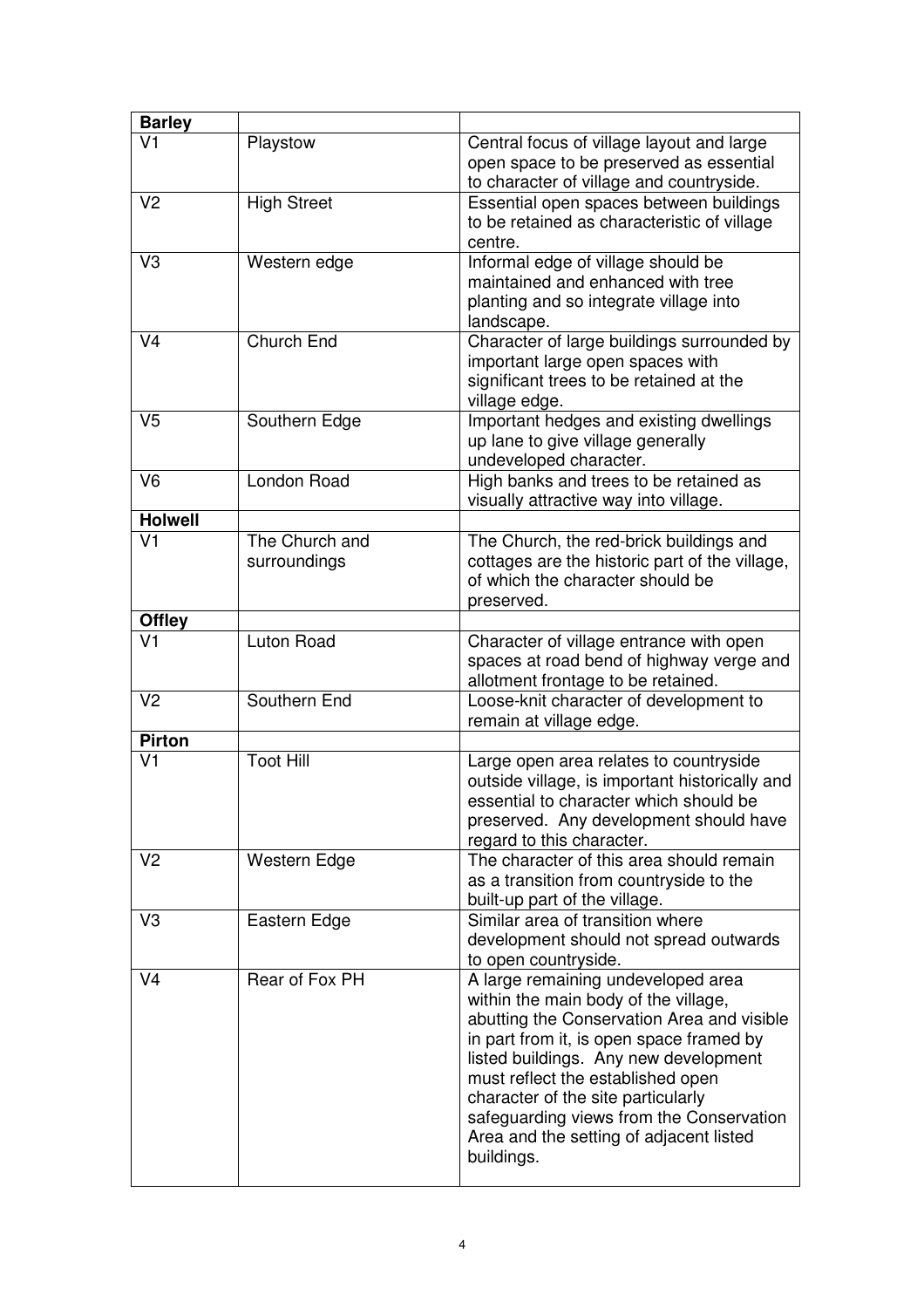| St Paul's<br>Walden<br><b>[Whitwell</b><br>village] |                        |                                                                                                                                                               |
|-----------------------------------------------------|------------------------|---------------------------------------------------------------------------------------------------------------------------------------------------------------|
| V <sub>1</sub>                                      | <b>River Valley</b>    | Unspoilt valley area to be kept as open<br>and attractive fringe to village.                                                                                  |
| V <sub>2</sub>                                      | <b>Bradway</b>         | Field boundary provides limit to further<br>development but landscaping needed to<br>integrate village into surrounding<br>countryside.                       |
| V <sub>3</sub>                                      | <b>Tower View</b>      | Village entrance needs enhancement<br>through any redevelopment and new<br>landscaping.                                                                       |
| V <sub>4</sub>                                      | St Paul's Walden JMI   | Landscape character to remain and be<br>enhanced as characteristic of village<br>entrance to complement open watercress<br>beds opposite.                     |
| <b>Sandon</b>                                       |                        |                                                                                                                                                               |
| V <sub>1</sub>                                      | Church End Green       | Scattered buildings are surrounded by<br>open spaces of greens, large gardens,<br>cemetery and roads should be retained as<br>essential to village character. |
| V <sub>2</sub>                                      | Southern Edge          | Village entrance to remain undeveloped<br>and integrated with rural landscape.                                                                                |
| <b>Therfield</b>                                    |                        |                                                                                                                                                               |
| V <sub>1</sub>                                      | Tuthill Manor / Church | Large buildings surrounded by large<br>spaces with mature trees provide special<br>character to be retained as village setting<br>in the landscape.           |
| V <sub>2</sub>                                      | <b>Village Meadow</b>  | Extension of countryside into main area of<br>village to be protected.                                                                                        |
| V <sub>3</sub>                                      | <b>Village Centre</b>  | Essential village characteristic of open<br>spaces, greens and trees to be retained.                                                                          |
| V <sub>4</sub>                                      | Eastern Edge           | Trees, large gardens and agricultural<br>buildings provide setting which should be<br>kept at village edge.                                                   |

#### **Policy 8: Development in Towns**

Within the towns of Baldock, Hitchin, Letchworth, and Royston, and at North East Stevenage (Policy 4), the Council will normally permit proposals to meet the majority of the development needs of the District if the aims of other relevant policies are met.

#### **Policy 9: Royston's Development Limits**

Around Royston, the Council will refuse development proposals outside the development limits boundary shown on the Proposals Map, unless they are acceptable in Rural Areas beyond the Green Belt (Policy 6). Within the boundary, development proposals may be permitted if:

- i. the land is a Proposal Site or involves redevelopment; and
- ii. landscaping related to the nature and character of Royston's landscape setting is proposed in line with the landscaping guidance shown on the Proposals Map. There will be a preference for the planting of indigenous species.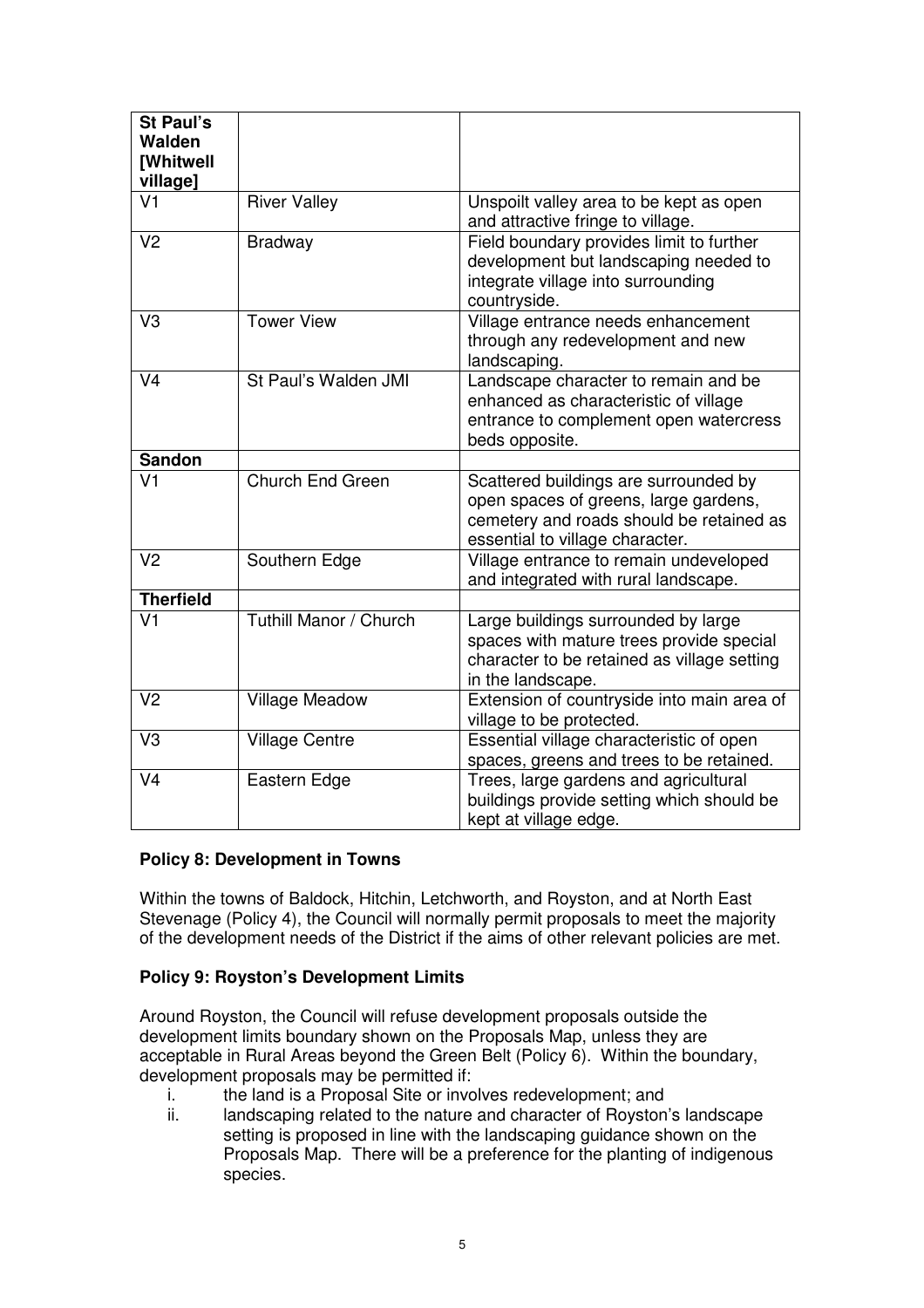#### **Policy 11: Chilterns Area of Outstanding Natural Beauty**

In the Chilterns Area of Outstanding Natural Beauty, the Council will conserve and enhance the natural beauty of the Area, when any development is permitted, by ensuring it is carefully sited and is of high quality design. In addition, account will be taken of the effect on farming and woodland land uses, and wildlife conservation interests. Access to the countryside for quiet enjoyment will be improved as far as possible; any provision for other leisure activities must be compatible with existing land uses and landscape conservation.

#### **Policy 14: Nature Conservation**

For Local Nature Reserves, Sites of Special Scientific Interest, Nature Reserves of the Hertfordshire and Middlesex Wildlife Trust, and sites of local Wildlife Significance, the Council will preserve their wildlife importance by not normally granting planning permission for development proposals in these sites, or which may harm their value, and will seek their continued management for nature conservation.

For sites of Wildlife Value, the Council will not normally grant planning permission for development proposals which do not take account of and encourage the potential nature conservation value of the site.

Elsewhere, or when a development proposal is acceptable, the Council will expect development proposals to take account of, and where possible, to show improvements to the nature conservation value of the site and its surroundings. In addition, the Council may require the preparation and implementation of a management scheme to maintain or enhance the site's nature conservation value.

#### **Policy 16: Areas of Archaeological Significance and other Archaeological Areas**

For Archaeological Areas, the Council may require a preliminary evaluation of any potential archaeological remains before deciding to permit or to refuse development proposals. For Areas of Archaeological Significance, a preliminary evaluation will be required as part of the application for development which could disturb any possible archaeological remains. To assess the archaeological value of specific sites, the Council will seek expert advice.

If the site is judged to be nationally important, and the remains should be left undisturbed, the Council will normally refuse development proposals which adversely affect the site or its setting.

On other sites, the Council may permit development proposals with conditions and/or a formal or informal agreement, depending on the archaeological value, to provide:

- i. an excavation before development; and/or
- ii. facilities and an agreed period of time for access to the site for an investigation and/or a for 'observation' of the groundworks as development progresses by someone appointed by the Council; and/or
- iii. other measures as necessary; and/or
- iv. a contribution from the developer towards the funding of any relevant investigation.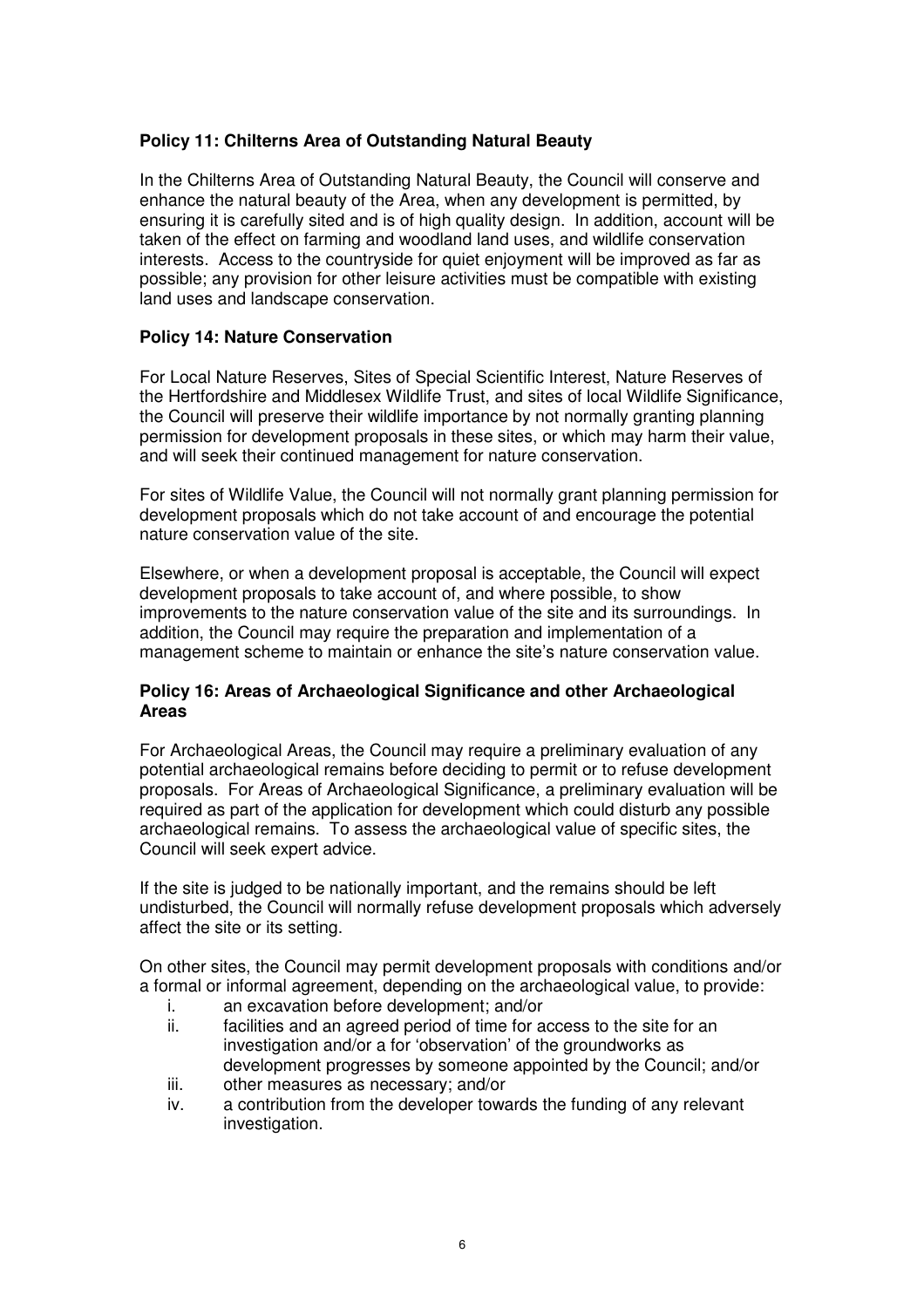#### **Policy 19: Historic Parks and Gardens**

For Historic Parks and Gardens, the Council will refuse development proposals which destroy or result in any loss of their value.

#### **Policy 21: Landscape and Open Space Patterns in Towns**

In towns, the Council will maintain a general pattern of landscape features, and of public and private open spaces, as shown on the Proposals Map:

- i. by normally refusing development proposals which would have a significantly detrimental effect on the character, form, extent and structure of the pattern;
- ii. if development is acceptable in these terms, by requiring the character, form and layout of the development proposals to retain and/or reinforce the pattern through appropriate landscape and open space provision and quality of design;
- iii. by managing appropriate land for open spaces;
- iv. by encouraging their positive use and management for formal and informal recreation, for amenity and nature conservation; and
- v. by undertaking and encouraging small scale environmental improvements where they will reinforce the pattern of landscape features and open spaces. In addition, the Council will seek to reinforce the pattern in areas for consolidation of open space and landscape pattern as shown on the Proposals Map.

#### **Policy 25: Re-use of Rural Buildings**

- i. The re-use of rural buildings for commercial, industrial, or recreational purposes will be permitted provided that:
	- a. the form, bulk and general design of the building are in keeping with its surroundings;
	- b. the building has not become so derelict that it could be brought back into use only be complete or substantial reconstruction;
	- c. the new use will not have an adverse effect on the environment or on highway safety.
- ii. The re-use of rural buildings for residential purposes will be permitted provided that:
	- a. there will be no adverse effect on the local rural economy;
	- b. the building will not require extensive alteration, rebuilding and/or extension;
	- c. the use of the building and its curtilage will not harm the character of the countryside, or have an adverse effect on highway safety.
- iii. The re-use of buildings in the Green Belt which are of permanent and substantial construction will be permitted where the above criteria are met and provided that the new use does not have a materially greater impact than the present use on the openness of the Green Belt and the purposes of including land in it.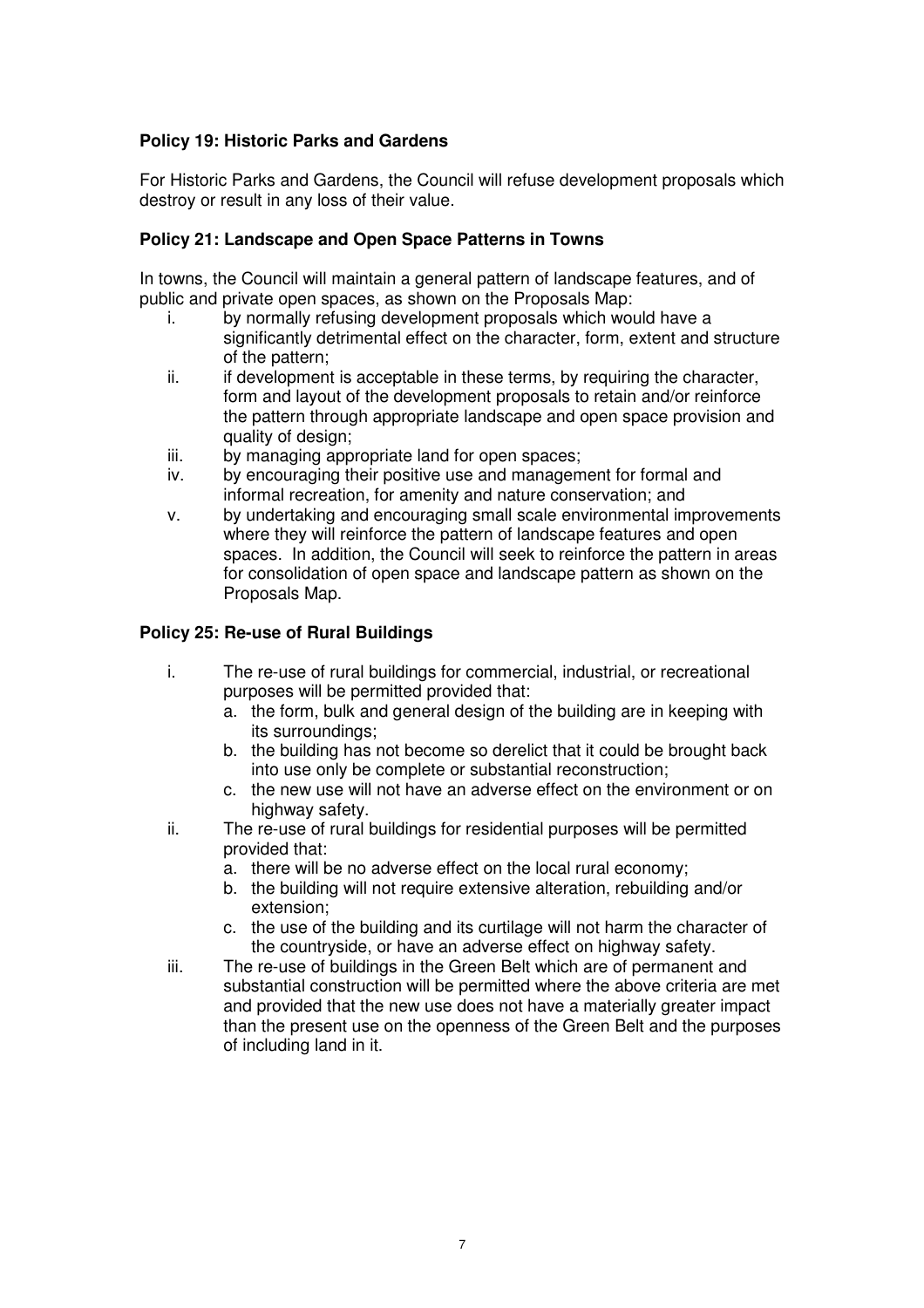#### **Policy 26: Housing Proposals**

Provision is made for about 8000 dwellings between 1986 and 2001. For housing proposals, the Council will accord with strategic guidance by permitting development:

- i. on sites listed in Part 5 and shown on the Proposals Map;
- ii. on sites within Residential Areas and elsewhere, if the proposal is acceptable in that location within the environment and character of the existing area; and
- iii. involving conversions or changes of use, if acceptable for that building and in land use and environmental terms.

Development proposals which involve the loss of land from existing employment use, and allocated for that purpose to meet the District's employment needs, will generally be refused. Developers of large housing sites in urban areas must have regard to the provisions of Policy 29A concerning affordable housing.

| Proposal        | Location               | Priority                                                                                                                                                                                                                                                                                                                                                                                                                                                                                                                                                                                                                                                                                                                                                                                                                                                                                                                                       |
|-----------------|------------------------|------------------------------------------------------------------------------------------------------------------------------------------------------------------------------------------------------------------------------------------------------------------------------------------------------------------------------------------------------------------------------------------------------------------------------------------------------------------------------------------------------------------------------------------------------------------------------------------------------------------------------------------------------------------------------------------------------------------------------------------------------------------------------------------------------------------------------------------------------------------------------------------------------------------------------------------------|
| <b>Baldock</b>  |                        |                                                                                                                                                                                                                                                                                                                                                                                                                                                                                                                                                                                                                                                                                                                                                                                                                                                                                                                                                |
| <b>BR2/2a</b>   | Icknield Way East      |                                                                                                                                                                                                                                                                                                                                                                                                                                                                                                                                                                                                                                                                                                                                                                                                                                                                                                                                                |
| <b>BR3/1e</b>   | <b>Clothall Common</b> | A Development Brief is available for these sites                                                                                                                                                                                                                                                                                                                                                                                                                                                                                                                                                                                                                                                                                                                                                                                                                                                                                               |
| <b>BR3/2e/2</b> | <b>Clothall Common</b> | indicating particular environmental requirements.                                                                                                                                                                                                                                                                                                                                                                                                                                                                                                                                                                                                                                                                                                                                                                                                                                                                                              |
| <b>BR5/9</b>    | Lime Kiln Lane         | The location and character of this site are<br>extremely important in Baldock's urban<br>structure. It is surrounded by loose-knit<br>development and forms a wildlife corridor from<br>Weston Woods, which also relates visually to<br>the trees on the site. Thus, any development<br>proposal must contain a landscaping scheme<br>with the following elements:<br>(a) the retention of all established boundary<br>trees except the minimum needed to<br>achieve a satisfactory vehicular access;<br>a management scheme for the tree belt on<br>(b)<br>the south eastern boundary;<br>supplementary planting of the boundary<br>(c)<br>hedgerows; and<br>additional specimen trees within the<br>(d)<br>development.<br>In addition, the sloping nature of the site<br>determines that single storey buildings are the<br>only acceptable form of development on the<br>higher ground in order to retain the visual<br>backdrop of trees. |
| <b>BR5/10</b>   | <b>Convent Close</b>   | This site is surrounded be development of a<br>loose-knit character and forms part of Baldock's<br>landscape pattern linking Weston Woods and<br>High Street. Taking this into account, together<br>with the limited capacity of the roads for further<br>traffic, a development scheme should comprise:<br>low density housing only;<br>(i)<br>(ii)<br>access from only the existing roundabout                                                                                                                                                                                                                                                                                                                                                                                                                                                                                                                                               |

*Saved sections of Part 5 under this policy:*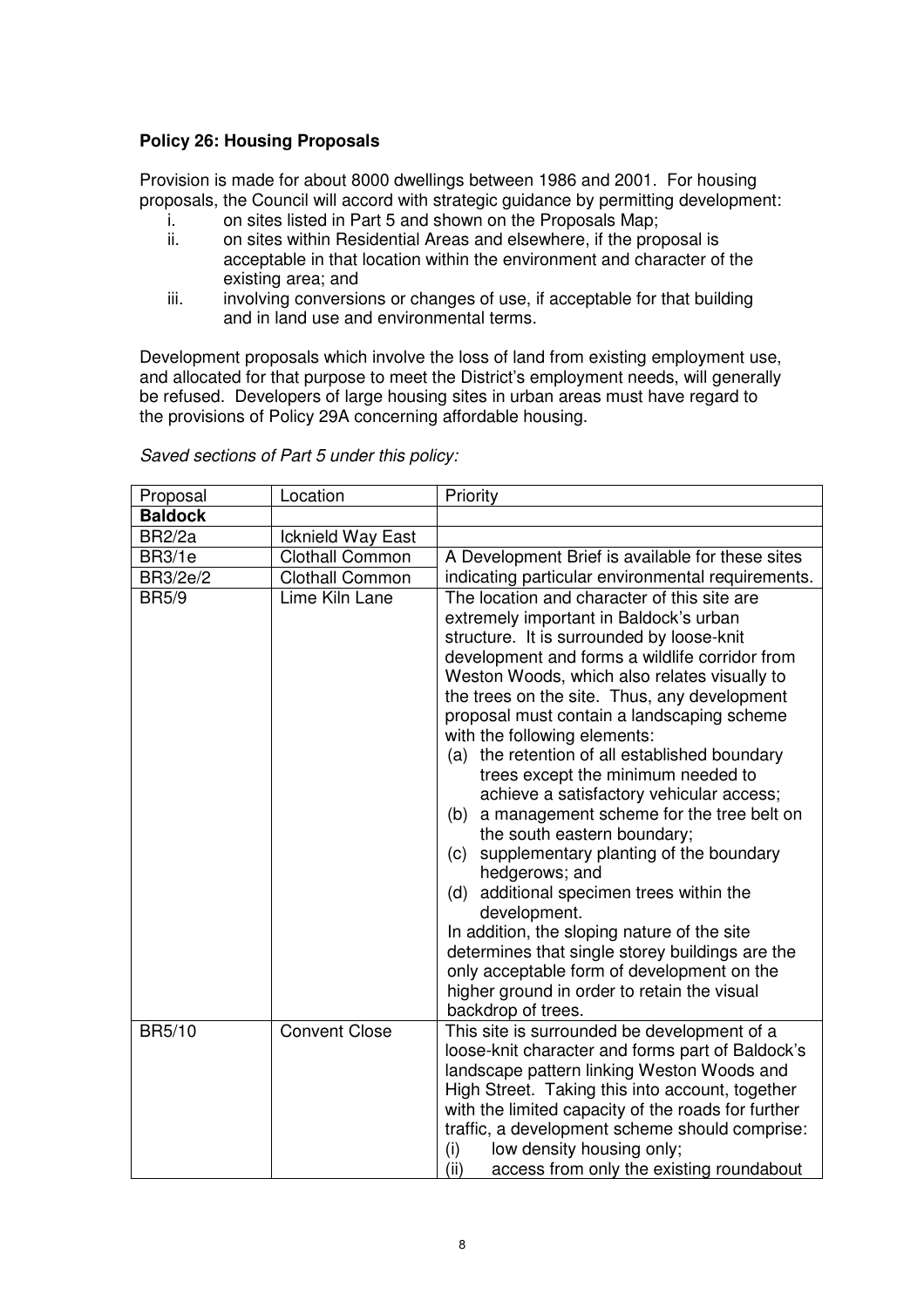|                |                         | at the northern edge of the site;<br>additional tree planting within the site<br>(iii)<br>along the St John's School boundary; and<br>further generous planting to enhance the<br>(iv)<br>landscape pattern linking Weston Woods<br>with the High Street.                                                                                                                                                                                                                                                                                                                                                                                                                                                                                                                                               |
|----------------|-------------------------|---------------------------------------------------------------------------------------------------------------------------------------------------------------------------------------------------------------------------------------------------------------------------------------------------------------------------------------------------------------------------------------------------------------------------------------------------------------------------------------------------------------------------------------------------------------------------------------------------------------------------------------------------------------------------------------------------------------------------------------------------------------------------------------------------------|
| <b>BR6/2b</b>  | <b>Woodland Way</b>     | Off-street parking required. Further planting to<br>improve landscaping along edge with Weston<br>Woods, BLO/P1.                                                                                                                                                                                                                                                                                                                                                                                                                                                                                                                                                                                                                                                                                        |
| <b>BR7/1</b>   | <b>Clare Crescent</b>   | Off-street parking provision essential.                                                                                                                                                                                                                                                                                                                                                                                                                                                                                                                                                                                                                                                                                                                                                                 |
| <b>BR12/9</b>  | Icknield Way            | Off-street parking provision essential. Retain<br>mature trees.                                                                                                                                                                                                                                                                                                                                                                                                                                                                                                                                                                                                                                                                                                                                         |
| BR12/10        | <b>Orchard Road</b>     | Off-street parking provision essential. Retain<br>mature trees.                                                                                                                                                                                                                                                                                                                                                                                                                                                                                                                                                                                                                                                                                                                                         |
| BR12/12        | <b>Orchard Road</b>     |                                                                                                                                                                                                                                                                                                                                                                                                                                                                                                                                                                                                                                                                                                                                                                                                         |
| <b>Hitchin</b> |                         |                                                                                                                                                                                                                                                                                                                                                                                                                                                                                                                                                                                                                                                                                                                                                                                                         |
| HR1/3          | Grove Road              |                                                                                                                                                                                                                                                                                                                                                                                                                                                                                                                                                                                                                                                                                                                                                                                                         |
| HR6/3          | <b>St Michaels Road</b> | High quality perimeter landscaping of prominent<br>site. Low rise development only in site's<br>southern area.                                                                                                                                                                                                                                                                                                                                                                                                                                                                                                                                                                                                                                                                                          |
| <b>HR7/7</b>   | <b>Station Approach</b> |                                                                                                                                                                                                                                                                                                                                                                                                                                                                                                                                                                                                                                                                                                                                                                                                         |
| <b>HR7/9</b>   | <b>Whinbush Road</b>    |                                                                                                                                                                                                                                                                                                                                                                                                                                                                                                                                                                                                                                                                                                                                                                                                         |
| HR7/11         | 97 Walsworth<br>Road    |                                                                                                                                                                                                                                                                                                                                                                                                                                                                                                                                                                                                                                                                                                                                                                                                         |
| HR7/12         | 88 Walsworth<br>Road    |                                                                                                                                                                                                                                                                                                                                                                                                                                                                                                                                                                                                                                                                                                                                                                                                         |
| <b>HR8/1</b>   | <b>Benslow Lane</b>     | Retain hedgerow on boundary abutting footpath.                                                                                                                                                                                                                                                                                                                                                                                                                                                                                                                                                                                                                                                                                                                                                          |
| <b>HR8/2</b>   | <b>Benslow Lane</b>     | Retain mature trees on site.                                                                                                                                                                                                                                                                                                                                                                                                                                                                                                                                                                                                                                                                                                                                                                            |
| <b>HR9/8</b>   | <b>Whitehill Road</b>   |                                                                                                                                                                                                                                                                                                                                                                                                                                                                                                                                                                                                                                                                                                                                                                                                         |
| HR10/2a        | Kershaws Hill           | Low density development required. Road<br>alignment to generally follow natural contours.<br>Off-street car parking essential. Retention of<br>existing mature trees and hedges required.<br>High quality planting necessary to strengthen<br>and enhance existing site boundaries.<br>Small Open Space adjoins Kershaws Hill road<br>required to maintain views of the town.<br>Access should be by means of culs-de-sac from<br>St Andrews Place and/or Standhill Road so that<br>there is no through route for traffic.<br>If access is taken from Standhill Road no more<br>than 15 houses should be served and a scheme<br>to provide for parking at the entrance to the<br>school, and for traffic calming measures at the<br>junction with Standhill Road shall form part of<br>the development. |
| HR10/17        | 29 Park Street          |                                                                                                                                                                                                                                                                                                                                                                                                                                                                                                                                                                                                                                                                                                                                                                                                         |
| HR11b/1        | London Road             | A Development Brief is available indicating<br>particular environmental considerations for this<br>site.                                                                                                                                                                                                                                                                                                                                                                                                                                                                                                                                                                                                                                                                                                |
| HR12a/7        | Gosmore Road            |                                                                                                                                                                                                                                                                                                                                                                                                                                                                                                                                                                                                                                                                                                                                                                                                         |
| HR14/3         | Moormead Hill           | Retain hedgerow and further tree planting to<br>reinforce Green Belt on western boundary.                                                                                                                                                                                                                                                                                                                                                                                                                                                                                                                                                                                                                                                                                                               |
| HR16/4         | <b>Bedford Road</b>     |                                                                                                                                                                                                                                                                                                                                                                                                                                                                                                                                                                                                                                                                                                                                                                                                         |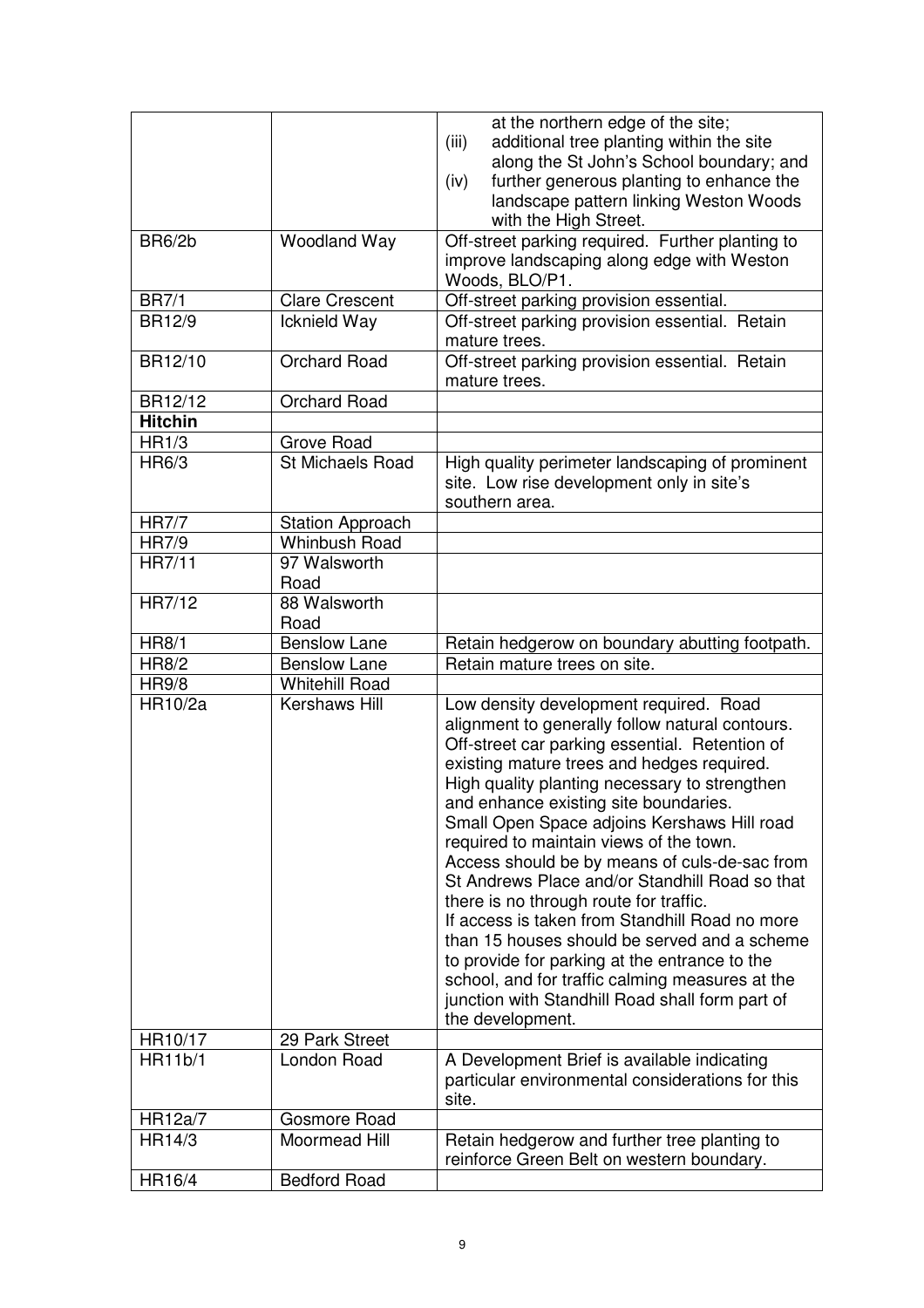| HR16/7         | <b>Onslow Close</b>    | Off-street parking essential.                     |
|----------------|------------------------|---------------------------------------------------|
| HR16/9         | Former Hitchin         | Retention of mature trees, and of hedgerow by     |
|                | General Hospital,      | footpath on eastern boundary.                     |
|                |                        |                                                   |
|                | Oughtonhead Way        | Off-street parking essential.                     |
| HR17/13        | <b>Bearton Road</b>    |                                                   |
| HR18/9         | Old Hale Way           | Access to the site will have to be provided.      |
| HR18/14        | Former Hitchin         |                                                   |
|                | School, Old Hale       |                                                   |
|                | Way                    |                                                   |
| Letchworth     |                        |                                                   |
| LR4/6          | Pixmore Avenue /       | No development should take place in the           |
|                | Pixmore Way            | general central area near the A505 road           |
|                |                        | junction, to retain the parkland setting and open |
|                |                        | views into the site. Retain mature trees.         |
| LR6/5          | Letchworth Gate        |                                                   |
| LR6/10         | Former Willian         |                                                   |
|                |                        |                                                   |
|                | School                 |                                                   |
| LR8/5          | <b>Barrington Road</b> |                                                   |
| LR9/4          | Broadway / Spring      |                                                   |
|                | Road                   |                                                   |
| LR9/5          | Spring Road            |                                                   |
| LR11/1         | Wilbury Lodge /        | Retention of mature trees at edge of site.        |
|                | Icknield Way           |                                                   |
| LR11/4         | Former CGA site,       |                                                   |
|                | Icknield Way           |                                                   |
| LR11/13        | Icknield Way           | Retention of existing mature trees required.      |
|                |                        | High quality planting necessary to strengthen     |
|                |                        | and enhance existing site boundaries.             |
|                |                        | Enhanced footpath link required through the       |
|                |                        | site.                                             |
|                |                        |                                                   |
|                |                        | No part of any residential scheme adjoining the   |
|                |                        | rear of 125-135 Icknield Way shall exceed two     |
|                |                        | storeys in height.                                |
|                |                        | Policy 58 applies.                                |
| LR13/2-8       | <b>Valley Road</b>     | Parking to be off-street to avoid congestion.     |
|                |                        | Future amenity trees to be planted early in any   |
|                |                        | redevelopment.                                    |
| <b>Royston</b> |                        |                                                   |
| <b>RR1/2</b>   | Former Nursery,        | Access must be taken from Weston Avenue for       |
|                | <b>Orchard Road</b>    | highway safety reasons.                           |
|                |                        | High quality landscaping to Old North Road        |
|                |                        | frontage.                                         |
| <b>RR2/1</b>   | Gower Road             | Retain existing landscape features.               |
|                |                        | High quality landscaping to screen railway and    |
|                |                        | commercial uses.                                  |
|                |                        | NB RR2 contains a variety of commercial uses      |
|                |                        | in a small area at Gower Road. Whilst the         |
|                |                        | Council does not intend to remove these uses, if  |
|                |                        |                                                   |
|                |                        | the opportunity arises then residential use would |
|                |                        | be appropriate. Open space at the eastern end     |
|                |                        | and alongside the railway would be appropriate    |
|                |                        | and enhance the town's landscape pattern.         |
| <b>RR2/9</b>   | 19/19a Gower           |                                                   |
|                | Road                   |                                                   |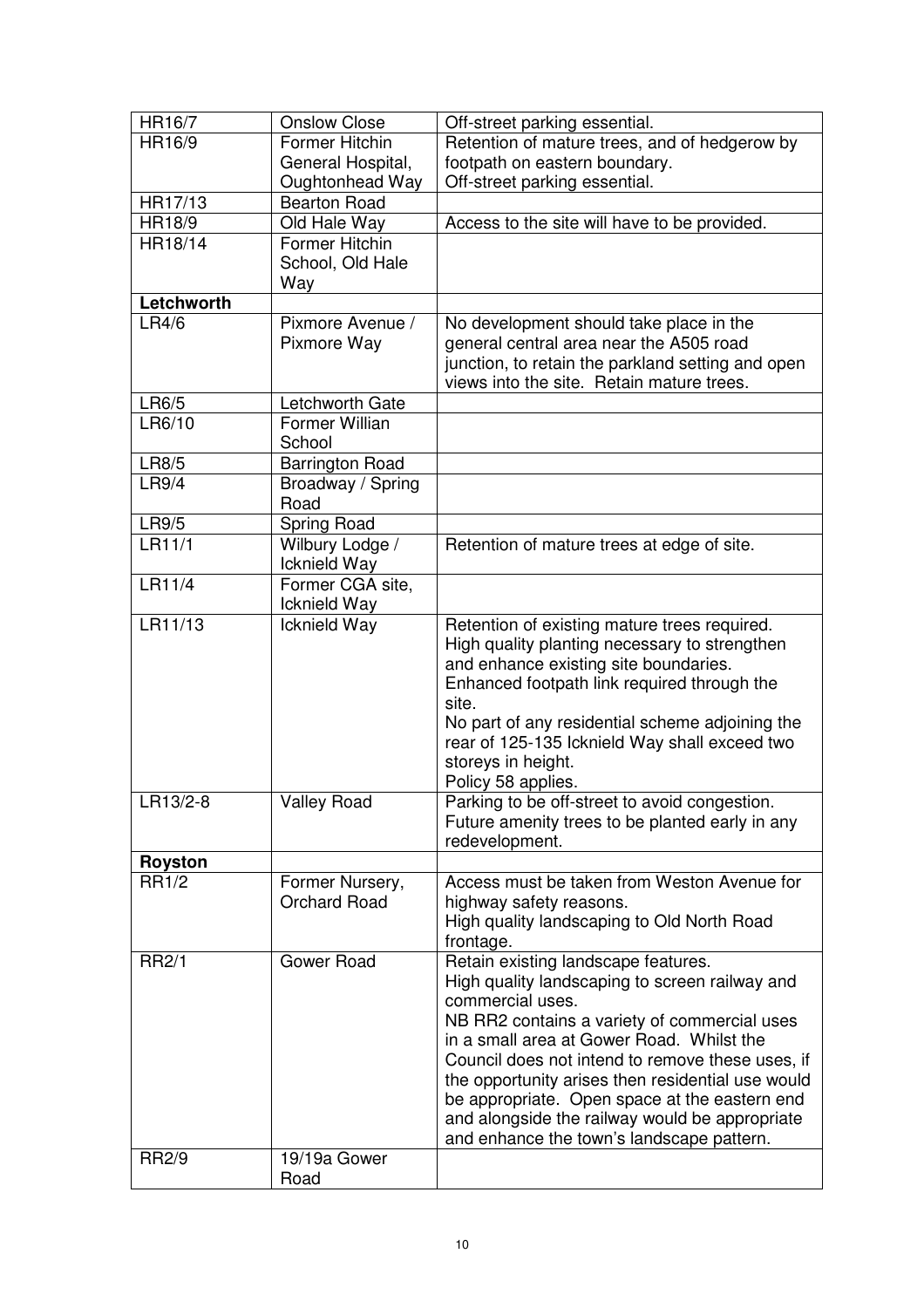| <b>RR3/2</b>       | <b>Coombes Estate</b>                    | High quality landscaping, particularly along<br>boundary.                                                                                                                                                                                                                                                                                                                                                                                                                                                       |
|--------------------|------------------------------------------|-----------------------------------------------------------------------------------------------------------------------------------------------------------------------------------------------------------------------------------------------------------------------------------------------------------------------------------------------------------------------------------------------------------------------------------------------------------------------------------------------------------------|
| <b>RR3/3</b>       | Ex sewage works                          | Open space, landscaping and footpath link to<br>RLO/P1. Access from Burns Road should be<br>continued through the site to the northern edge<br>so as not to prejudice future development<br>considerations.<br>NB The Council does not necessarily accept that<br>the land is not contaminated. Any proposal will<br>be required to demonstrate that the site is<br>suitable for development and the application for<br>planning permission should be supported by an<br>appropriate soil investigation report. |
| RR4/22             | <b>Stamford Avenue</b>                   |                                                                                                                                                                                                                                                                                                                                                                                                                                                                                                                 |
| RR4/25             | <b>Clark Road</b>                        |                                                                                                                                                                                                                                                                                                                                                                                                                                                                                                                 |
| RR10/8             | <b>Turpins Ride</b>                      |                                                                                                                                                                                                                                                                                                                                                                                                                                                                                                                 |
| RR11/4             | Royse Grove                              | Retain existing trees on the site where possible.                                                                                                                                                                                                                                                                                                                                                                                                                                                               |
| RR13/3             | r/o 61-81 Green<br><b>Drift</b>          |                                                                                                                                                                                                                                                                                                                                                                                                                                                                                                                 |
| RR13/7             | Green Drift /<br><b>Tannery Drift</b>    |                                                                                                                                                                                                                                                                                                                                                                                                                                                                                                                 |
| RR13/14            | <b>HCC Depot, Green</b><br><b>Drift</b>  | Development must be sympathetic to the<br>general character of the area.<br>Retention of existing mature trees and hedges<br>required.<br>High quality planting necessary to strengthen<br>and enhance existing site boundaries.<br>Green Drift building line to be maintained, with<br>wide landscaped frontage.<br>Housing to be set around small green open<br>space.                                                                                                                                        |
| R <sub>19</sub> /1 | Land west of<br><b>Kneesworth Street</b> |                                                                                                                                                                                                                                                                                                                                                                                                                                                                                                                 |

#### **Policy 28: House Extensions**

For house extensions, the Council will normally only permit development proposals if:

- i. the extension is sympathetic to the existing house in height, form, proportions, window details and materials; and
- ii. pitched roofs are used where appropriate, particularly if the extension is more than the height of a single storey.

Rear extensions should not dominate adjoining property and should be well related to the levels of adjoining properties, the direction the house faces, and the distance between the extension and the windows in the next door properties. For extensions less than 3 metres from the rear main wall of the existing house, the Council will normally permit development.

Side extensions adjoining a residential plot to the side will normally be refused if, at first-floor level or above, less than 1 metre from the boundary.

The Council will normally refuse proposals for extensions which would result in a deficiency or worsen an existing deficiency, of off-street car parking spaces based upon standards in Policy 55.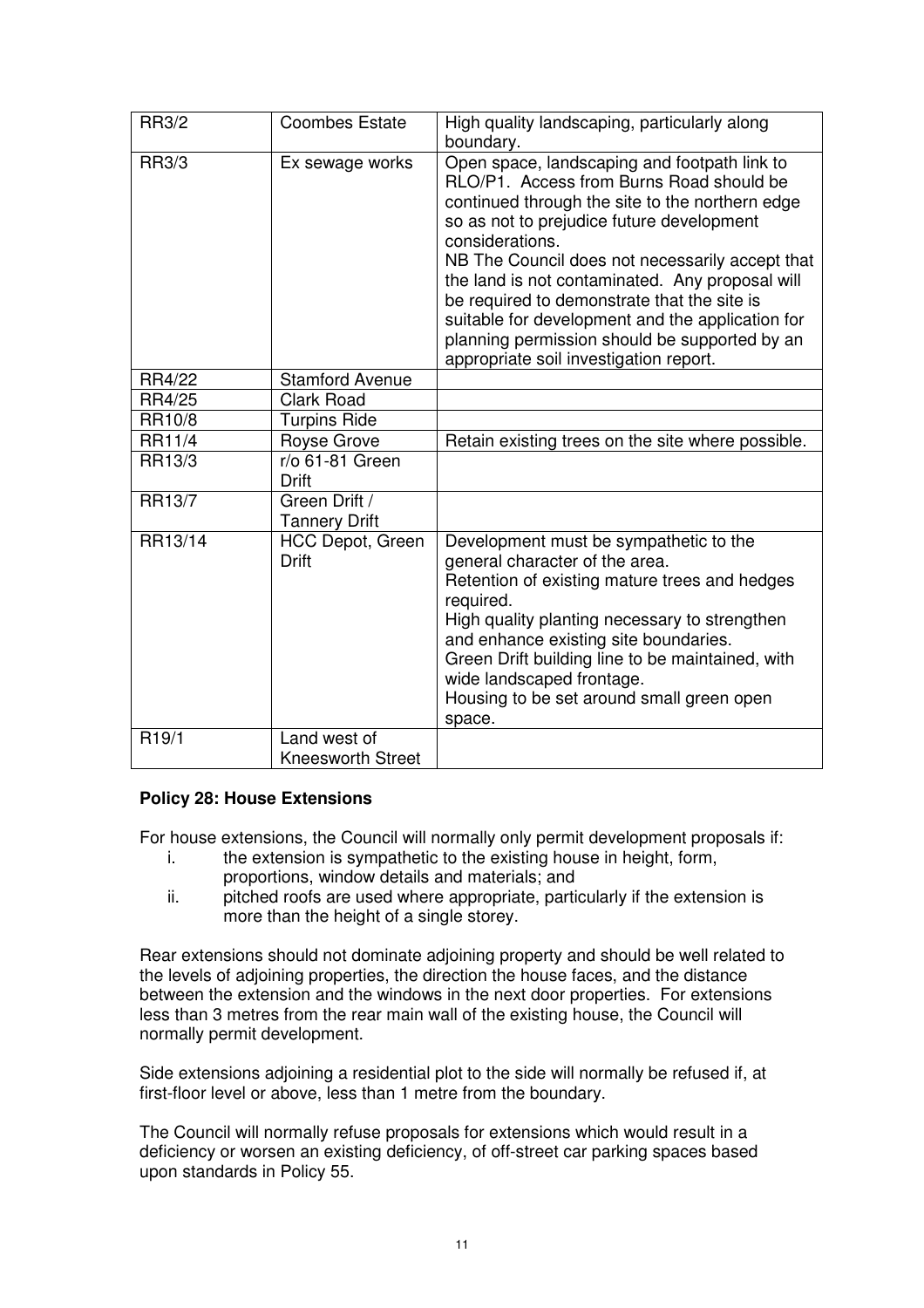# **Policy 29: Rural Housing Needs**

For local rural housing needs, the Council may permit specific development proposals for special small-scale housing needs designed to meet a proven local need as an exception to its normal policies in the Green Belt (Policy 2) and the Rural Areas beyond the Green Belt (Policy 6) outside Selected Villages (Policy 7) but only if:

- i. the proposal is expressly designed to meet a specific and proven local need;
- ii. the need cannot be met in any other way;
- iii. the occupation will be limited to certain people, who immediately prior to allocation were:
	- a. first time buyers; or
	- b. retired or disabled people who have lived or worked in the areas specified in (iv) for at least one year; or
	- c. households living in sub-standard accommodation; or
	- d. households not having separate accommodation; or
	- e. persons on or eligible to be on the Council's Housing Waiting List; or
	- f. immediate descendants of presently resident persons who have themselves been a resident in the area specified (iv) for the past year; or
	- g. in permanent employment in the area specified in (iv) or have the offer in writing of a job in that area which will be accepted if a unit of accommodation is offered;
- iv. future occupants come from the local area which includes (a) the identified parish; and (b) the immediately adjoining parishes;
- v. the proposal will in the long term succeed financially in providing for local housing needs;
- vi. the housing will be managed so as to prevent any part of it becoming available on the general housing market;
- vii. the proposal is visually sympathetic to the existing character of the settlement to which it will relate and, in the view of the Local Planning Authority, does not detract from that character or the landscape around;
- viii. the aims of this policy have been secured in a binding legal agreement; and
- ix. where the proposal is in the Green Belt it is located within an existing settlement and is consistent with the function and purposes of the Green Belt.

Housing proposals which only offer an initial discounted purchase price will not normally be considered as conforming with this policy.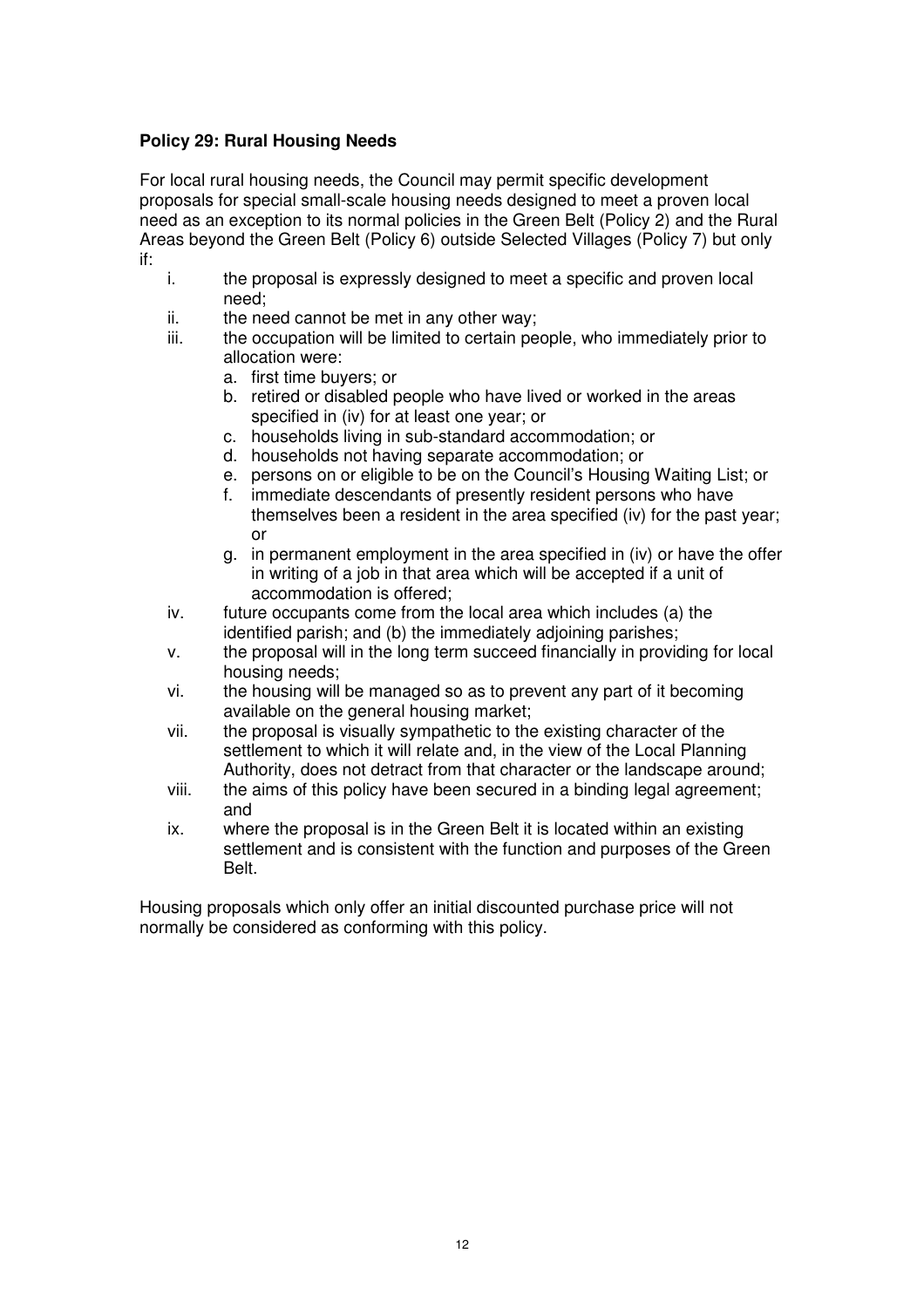## **Policy 29A: Affordable Housing for Urban Local Needs**

In considering the residential development of sites within the urban areas, the Council will seek to negotiate the inclusion of affordable housing to meet local needs. The Council will seek a provision of 25% of units in the district as a whole, on sites for twenty<sup>1</sup> or more dwellings; and in considering the proportion for individual sites, regard will be had to the housing needs of the local area, the economics of provision, and individual site and market considerations.

Affordable housing will include: dwellings where occupancy is restricted to local people in need; and where environmentally acceptable, high density developments of small affordable open market housing.

The Council will seek to ensure that dwellings made available to local people in need will be reserved to meet such need in the future through a housing association or other social trust; or through an appropriate planning agreement under section 106 of the Town and Country Planning Act 1990; or through partnerships between the Council and developers.

For the purposes of this Policy, 'local people in need are, in the case of proposed development:

- a. in a town, live currently in that town or an adjoining parish, and
- b. in excluded or selected villages, live currently in that village, its parish or an adjoining parish.

For the purposes of this policy, the occupation of affordable houses will be limited to local people in need who immediately prior to an allocation were:

- i. first time buyers; or
- ii. retired or disabled; or
- iii. households living in sub-standard accommodation; or
- iv. households not having separate accommodation; or
- v. persons on or eligible to be on the Council's Housing Active Waiting List; or
- vi. in permanent employment in the areas specified in (a) or (b) above.

#### **Policy 30: Replacement or Extension of Dwellings in the Countryside**

For existing dwellings anywhere in the countryside outside excluded or selected villages, the Council will normally refuse proposals for their replacement or extension if a materially greater impact would result. A landscaping scheme related to the surrounding will be expected. Also extensions will normally be refused if they result in a size, scale and design out of keeping with the original building and give the effect of a new dwelling.

#### **Policy 33: Relatives and Staff Accommodation**

For the accommodation of relatives, dependants or staff within the grounds of an existing dwelling, the Council will permit the development proposal if:

- i. a genuine need can be shown; and
- ii. its size is small and it is physically related to the existing dwelling, normally by the adaptation or extension of existing accommodation; and

 $<sup>1</sup>$  NB: As of 1 April 2007, the effective threshold has been reduced to fifteen dwellings in</sup> accordance with paragraphs 29 and 8 of Planning Policy Statement 3 (November 2006).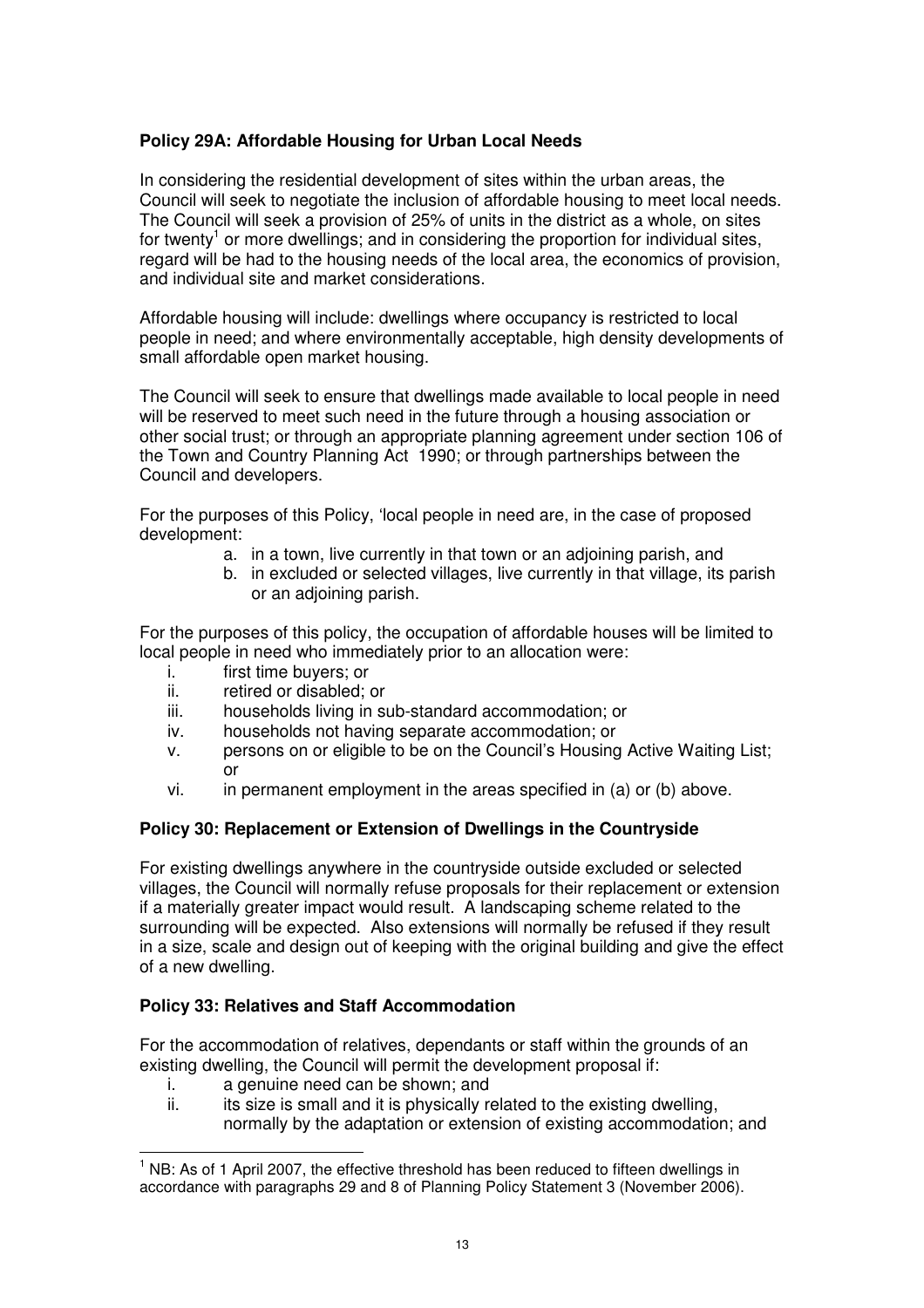iii. future occupancy is restricted, either to the purpose stated or to that ancillary to the existing dwelling, by condition with any planning permission.

#### **Policy 34: Residential Caravans and Mobile Homes**

For mobile homes and caravans the Council will normally refuse proposals for extensions to existing sites or the provision of additional sites whether the structures are grouped or individual.

The Council will normally refuse proposals for replacement of mobile homes or caravans by permanent housing on existing sites in the Green Belt (Policy 2) or Rural Areas beyond the Green Belt (Policy 6) in order to retain low cost housing.

The Council may, in special circumstances, permit the use of land for mobile homes or caravans on a temporary basis if:

- i. there is a proven need; and<br>ii. there will be little or no likelih
- there will be little or no likelihood of a replacement application to renew the permission for a further temporary period; and
- iii. particular attention has been paid to its siting, appearance, setting and landscaping.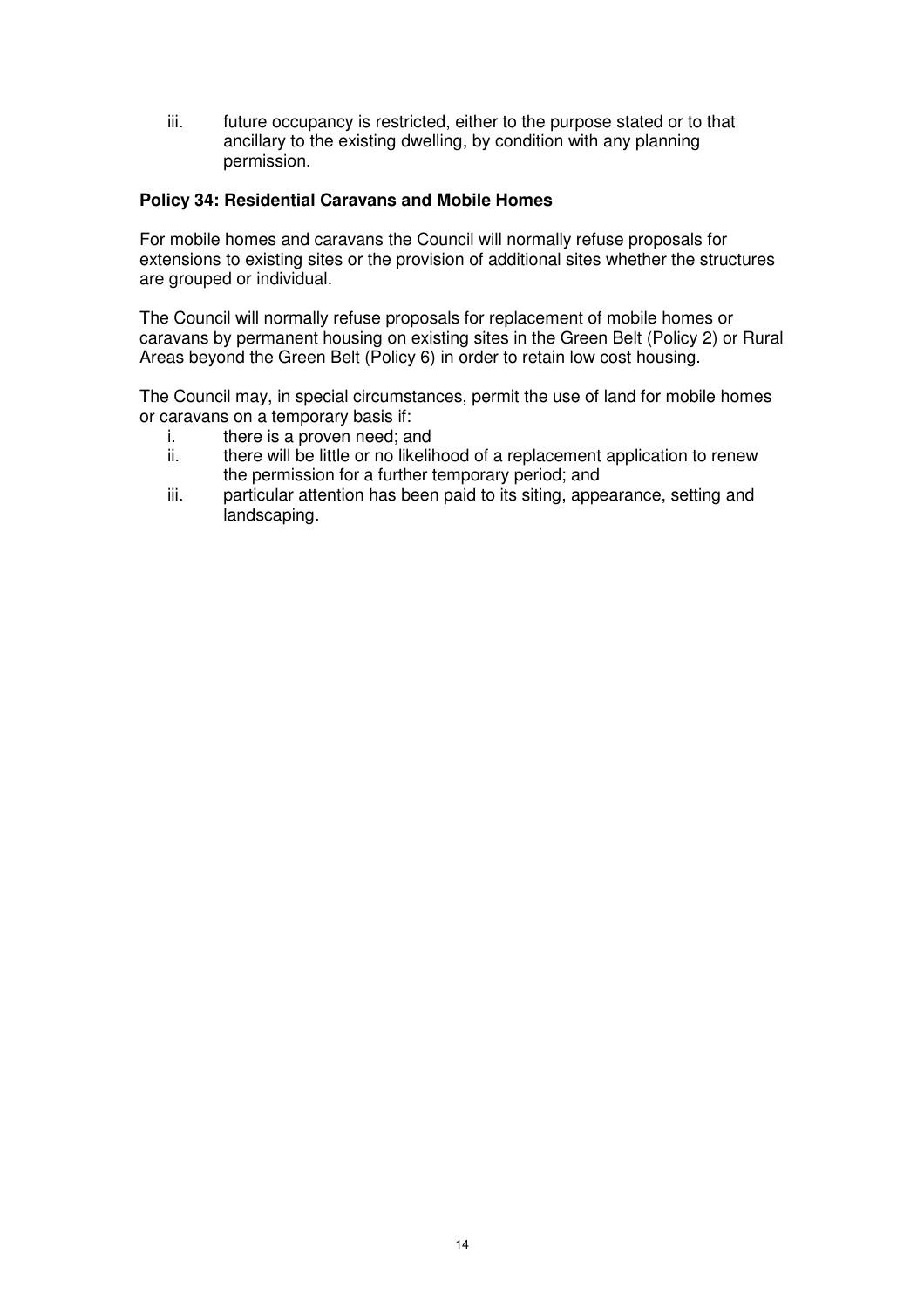# **Policy 36: Employment Provision**

For employment uses, the Council will permit proposals, particularly for small firms, for development and redevelopment to meet the needs of the available labour supply and changes in the local economy:

- i. within Employment Areas, particularly sites specified in Part 5 and shown on Proposals Maps;
- ii. elsewhere which is appropriate in land use, highway, settlement character and amenity terms.

In addition to the above, regard will be had to the criteria of Policies 64 and 65 of the Hertfordshire County Structure Plan Review incorporating Approved Alterations 1991.

The Council will limit some areas of the towns to business uses because of environmental and highway constraints, as set out in Policy 37.

| <b>Area</b>     | Location                             | <b>Priority</b>                                                                                                                                                                                                                                                                                                                                                                                                            |  |
|-----------------|--------------------------------------|----------------------------------------------------------------------------------------------------------------------------------------------------------------------------------------------------------------------------------------------------------------------------------------------------------------------------------------------------------------------------------------------------------------------------|--|
| <b>Baldock</b>  |                                      |                                                                                                                                                                                                                                                                                                                                                                                                                            |  |
| BE <sub>1</sub> | Royston Road<br>(Bygrave parish)     | Additional boundary landscaping to premises<br>within the area would improve its appearance<br>particularly from the boundary with BR7<br>desirable.                                                                                                                                                                                                                                                                       |  |
| Proposal BE1/1  | Royston Road                         |                                                                                                                                                                                                                                                                                                                                                                                                                            |  |
| BE <sub>2</sub> | High St / London<br>Road             | Reinforcement of landscaping at adjoining<br>Green Belt area.                                                                                                                                                                                                                                                                                                                                                              |  |
| BE3             | Icknield Way                         | The whole of this area is identified for only B1<br>uses because of the proximity to residential uses<br>and poor access.                                                                                                                                                                                                                                                                                                  |  |
| BE4             | <b>Holroyd Crescent</b>              | Offices, as an appropriate use near residential<br>properties, are currently being built.                                                                                                                                                                                                                                                                                                                                  |  |
| <b>Hitchin</b>  |                                      |                                                                                                                                                                                                                                                                                                                                                                                                                            |  |
| HE <sub>1</sub> | <b>Wilbury Way</b>                   | Additional landscaping at the boundary with the<br>Green Belt is needed along the northern edge.<br>Additional landscaping to some frontages would<br>improve the environment. Because of the<br>limited access to the area and limited capacity of<br>surrounding roads, further significant traffic<br>generating development will not be allowed.<br>Further tree planting along boundary with<br>residential area HR1. |  |
| Proposal HE1/1  | Wilbury Way (East<br>side)           | High quality landscaping is required within the<br>area and at the boundary with the Green Belt at<br>the northern and eastern edges of the site.                                                                                                                                                                                                                                                                          |  |
| Proposal HE1/2  | <b>Knowl Piece</b>                   |                                                                                                                                                                                                                                                                                                                                                                                                                            |  |
| Proposal HE1/3  | <b>Wilbury Way</b>                   |                                                                                                                                                                                                                                                                                                                                                                                                                            |  |
| HE <sub>2</sub> | Cadwell Lane /<br><b>Wallace Way</b> | Permission will not be granted for development<br>which would be likely to result in the breakage of<br>the surface or otherwise affect the proper<br>decomposition of deposited material on the<br>former refuse tip off Cadwell Lane, unless the                                                                                                                                                                         |  |

*Saved parts of Part 5 under this policy:*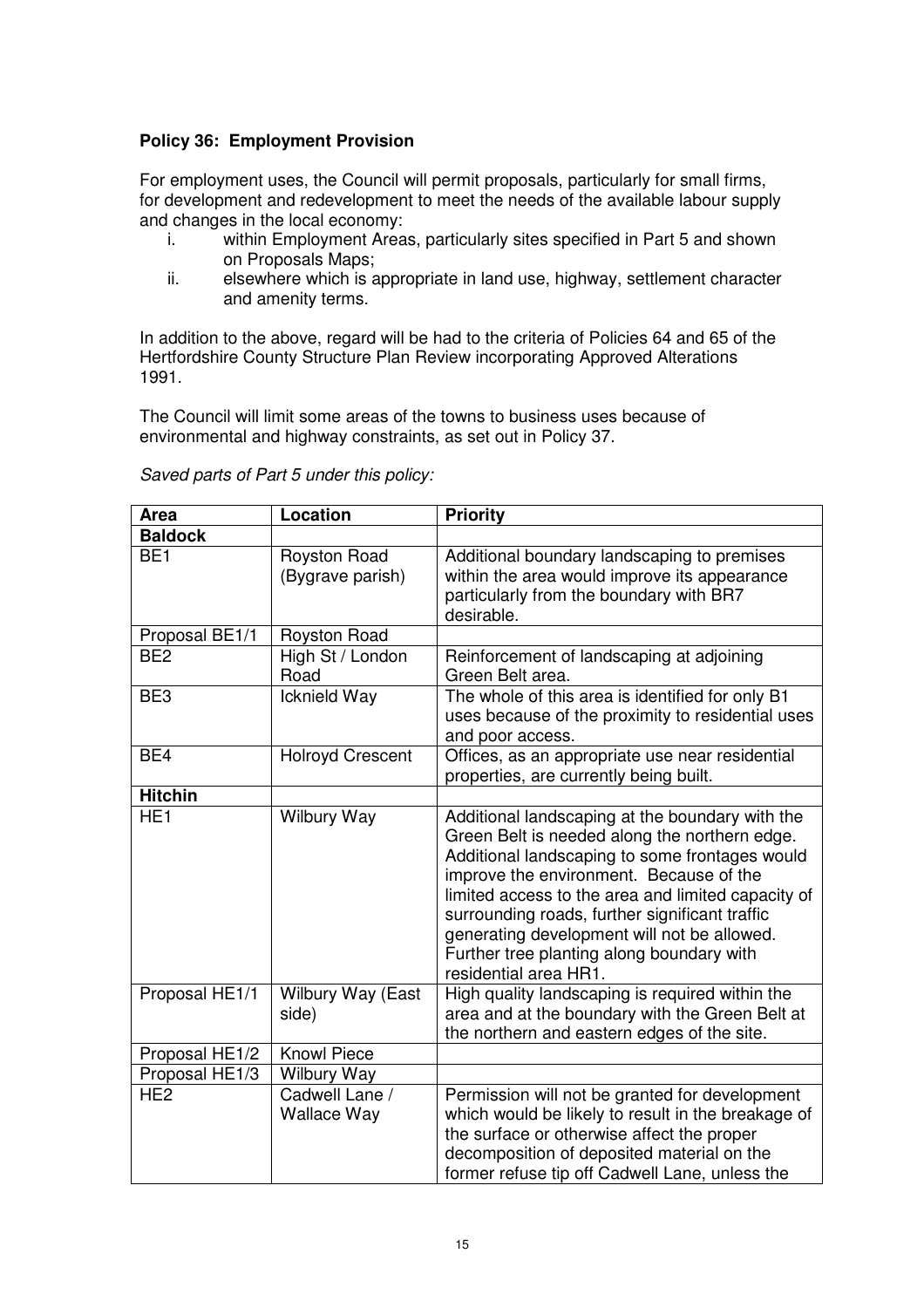|                               |                         | applicant can demonstrate that the site has                                                           |
|-------------------------------|-------------------------|-------------------------------------------------------------------------------------------------------|
|                               |                         | reached a satisfactory state of stability.<br>Because of the limited access to the area and           |
|                               |                         |                                                                                                       |
|                               |                         | limited capacity of surrounding roads, further<br>significant traffic generating development will not |
|                               |                         | be allowed.                                                                                           |
|                               |                         | Additional landscaping along the boundary with                                                        |
|                               |                         | residential area HR1.                                                                                 |
| HE <sub>3</sub>               | <b>Burymead Road</b>    | Landscaping improvements to the boundary with                                                         |
|                               |                         | residential area HR18.                                                                                |
| HE4                           | Cooks Way /             | Frontage to Cambridge Road would benefit from                                                         |
|                               | Sharps Way              | additional planting, subject to highway visibility                                                    |
|                               |                         | (see also HR2). Any redevelopment and/or                                                              |
|                               |                         | landscaping which would benefit the                                                                   |
|                               |                         | environment of the area will be encouraged,                                                           |
|                               |                         | subject to careful consideration of likely levels of                                                  |
|                               |                         | traffic generation.                                                                                   |
| Proposal HE4/1                | Cooks Way               |                                                                                                       |
| HE <sub>5</sub>               | <b>Station Approach</b> | Consideration will be given to the traffic                                                            |
|                               |                         | generation impact of any development                                                                  |
|                               |                         | proposals due to the restricted access to the                                                         |
|                               |                         | area.                                                                                                 |
| HE <sub>6</sub><br>Letchworth | <b>Walsworth Road</b>   |                                                                                                       |
| LE <sub>1</sub>               | <b>Blackhorse Road</b>  | Retention and improvement of landscape                                                                |
|                               |                         | screening at boundary with residential area LR3.                                                      |
|                               |                         | Improve landscaping at boundary with Green                                                            |
|                               |                         | Belt to improve views into the town.                                                                  |
|                               |                         | Additional tree planting to site boundaries and/or                                                    |
|                               |                         | high-way verges, particularly on Blackhorse                                                           |
|                               |                         | Road frontage.                                                                                        |
| Proposal LE1/1                | Blackhorse Road /       | Retention of existing landscape features.                                                             |
|                               | Green Lane              |                                                                                                       |
| LE <sub>2</sub>               | <b>Works Road</b>       | Additional planting to site frontages should be                                                       |
|                               |                         | undertaken where possible.                                                                            |
|                               |                         | Verge tree planting desirable where appropriate.                                                      |
|                               |                         | Screen planting on boundary with A505                                                                 |
|                               |                         | required, particularly trees.                                                                         |
|                               |                         | Improved landscaping at boundary with                                                                 |
|                               | <b>Works Road</b>       | residential area LR4 where possible.<br>Screen landscaping at the boundary with Green                 |
| Proposal LE2/2                |                         | Belt required.                                                                                        |
| Proposal LE2/3                | Fourth Avenue           | High quality landscaping within sites and along                                                       |
|                               |                         | boundary with A505.                                                                                   |
| Proposal LE2/2                | <b>Third Avenue</b>     |                                                                                                       |
| Proposal LE2/5                | <b>Fifth Avenue</b>     |                                                                                                       |
| Proposal LE2/6                | Avenue One              |                                                                                                       |
| Proposal LE2/7                | Dunhams Lane            |                                                                                                       |
| Proposal LE2/8                | <b>Works Road</b>       |                                                                                                       |
| LE3                           | Icknield Way East       | Additional tree, shrub and hedge planting on site                                                     |
|                               |                         | frontages and where possible within sites<br>desirable.                                               |
| Proposal LE3/1                | Icknield Way East       |                                                                                                       |
| LE4                           | Icknield Way West       | Reinforcement of boundary with residential area                                                       |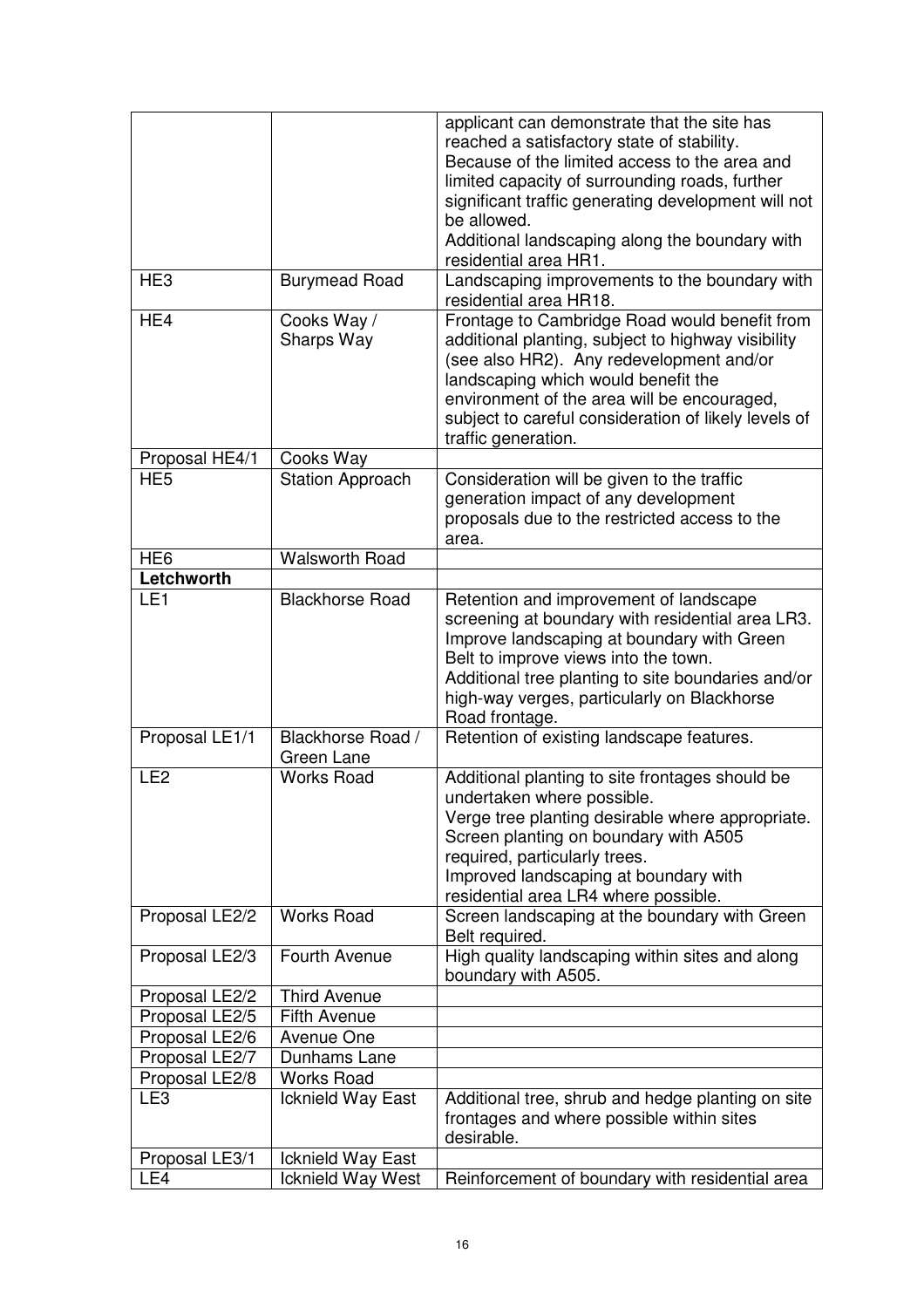|                 | (Highover Road)      | LR11 desirable.(*)                                  |
|-----------------|----------------------|-----------------------------------------------------|
| LE <sub>5</sub> | Icknield Way West    | Retention and enhancement of existing               |
|                 | (Bridge Road)        | landscape features required.                        |
|                 |                      | Reinforcement of boundary landscaping on            |
|                 |                      | Icknield Way West, and adjoining residential        |
|                 |                      | area LR12 desirable.                                |
| RE1             | Orchard Way/York     | Verge and/or hedge planting on A14 Melbourn         |
|                 | Road                 | Road. (*)                                           |
|                 |                      | Additional tree, shrub and hedge planting within    |
|                 |                      | the area, in particular on road frontages and       |
|                 |                      | adjoining residential area RR1 and opposite         |
|                 |                      | RR13.                                               |
|                 |                      | Screen planting along boundary with rural area      |
|                 |                      | to north-west to improve the landscape setting of   |
|                 |                      | the area. $(*)$                                     |
|                 |                      | Tree planting within sites should be undertaken     |
|                 |                      | where possible.                                     |
| Proposal RE1/1  | Civic amenities site | Screen planting along boundary with open            |
|                 |                      | space RLO/P7.                                       |
|                 |                      | High quality landscaping to York Way frontage.      |
| Proposal RE1/2  | Land north of York   | Screen planting along the boundary with track to    |
|                 | Way                  | north where sites adjoin track required.            |
|                 |                      | High quality landscaping on remaining               |
|                 |                      | boundaries and within sites required.               |
|                 |                      | (To effectively achieve this, the Council expects   |
|                 |                      | about one-third of the site area to be given over   |
|                 |                      | to landscaping throughout the site.)                |
|                 |                      | Muted colours for building, particularly roofs, are |
|                 |                      | preferred, because of the prominence of the site    |
|                 |                      | over a wide area.                                   |
| Proposal RE1/3  | Land west of         | Screen planting to boundary with rural area to      |
|                 | <b>Sheriffs</b>      | west required. (See Policy 9 Royston's              |
|                 |                      | Development Limits). (*)                            |
|                 |                      | Reinforce and extend woodland beside railway        |
|                 |                      | to screen housing to south and improve              |
|                 |                      | landscape setting of development.(*)                |
| Proposal RE1/4  | Land east of         |                                                     |
|                 | <b>Sheriffs</b>      |                                                     |
| Proposal RE1/5  | Orchard Way          |                                                     |
| Proposal RE1/6  | York Way             |                                                     |
| RE <sub>2</sub> | Lumen Road           | Additional landscaping and enhancement at           |
|                 |                      | boundaries of area, particularly immediately        |
|                 |                      | adjoining housing areas.                            |
| RE3             | <b>Baldock Road</b>  |                                                     |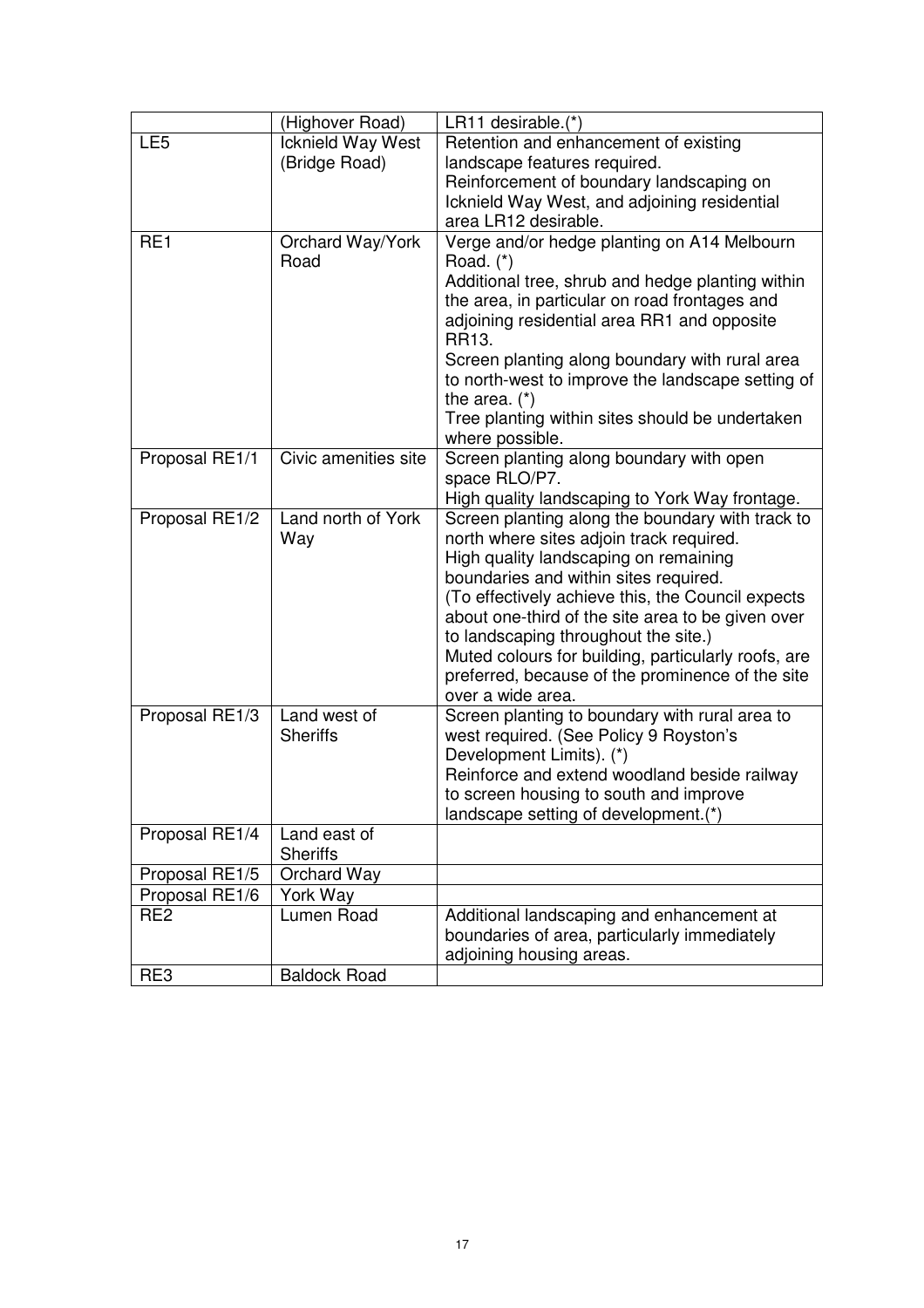# **Policy 37: Business Uses (B1 Use Class)**

For business uses, the Council will permit development proposals:

- i. primarily in town centres outside Town Centre Shopping Areas, (Policy 44) particularly as part of urban renewal where old building are re-used and the area's character is enhanced;
- ii. on site specified for this use listed in Part 5 and shown on the Proposals Map; in these areas and sites, permission for employment uses other than class B1 will not normally be permitted when the use would be harmful to residential amenity or to the environment generally; and
- iii. elsewhere, primarily through urban regeneration and renewal, if appropriate in land use, highway, settlement character and amenity terms.

The Council will have regard to Policies 64 and 65 of the Hertfordshire County Structure Plan Review incorporating Approved Alterations 1991.

*Saved parts of Part 5 under this policy:*

**Baldock:** BEB1 Bondor Business Centre; BEB2 Holroyd Crescent; and BEB3 Icknield Way.

**Hitchin:** HEB1 Wilbury Way; HEB2 Cadwell Lane; HEB3 Burymead Road; and HEB4 Walsworth Road

**Letchworth:** LEB1 Blackhorse Road (ICL building); LEB2 Pixmore Avenue (Skills Centre); LEB3 Ridge Road; LEB4 Icknield Way East (South); LEB5 Icknield Way East (North); LEB6 Icknield Way West (adj railway); LEB7 Icknield Way West (Bridge Road); and LEB8 Birds Hill.

**Royston:** REB1 Orchard Road East; REB2 Lumen Road

# **Policy 39: Leisure Uses**

For leisure uses, the Council will normally permit development proposals which are acceptable in land use and environmental terms, and according to the following criteria:

- i. high intensity leisure uses (such as facilities for the arts, dance, health and fitness, or cinemas, theatres and hotels) are acceptable in town centres with good accessibility where this would strengthen the role of the town centres;
- ii. medium and low intensity leisure uses (such as sport and limited ancillary buildings) will normally be permitted within towns outside town centres, between towns and exceptionally within rural settlements in other rural areas to meet only rural community needs; and
- iii. low intensity leisure development will normally be permitted between towns where it would improve the rural environment or it would prevent coalescence between towns.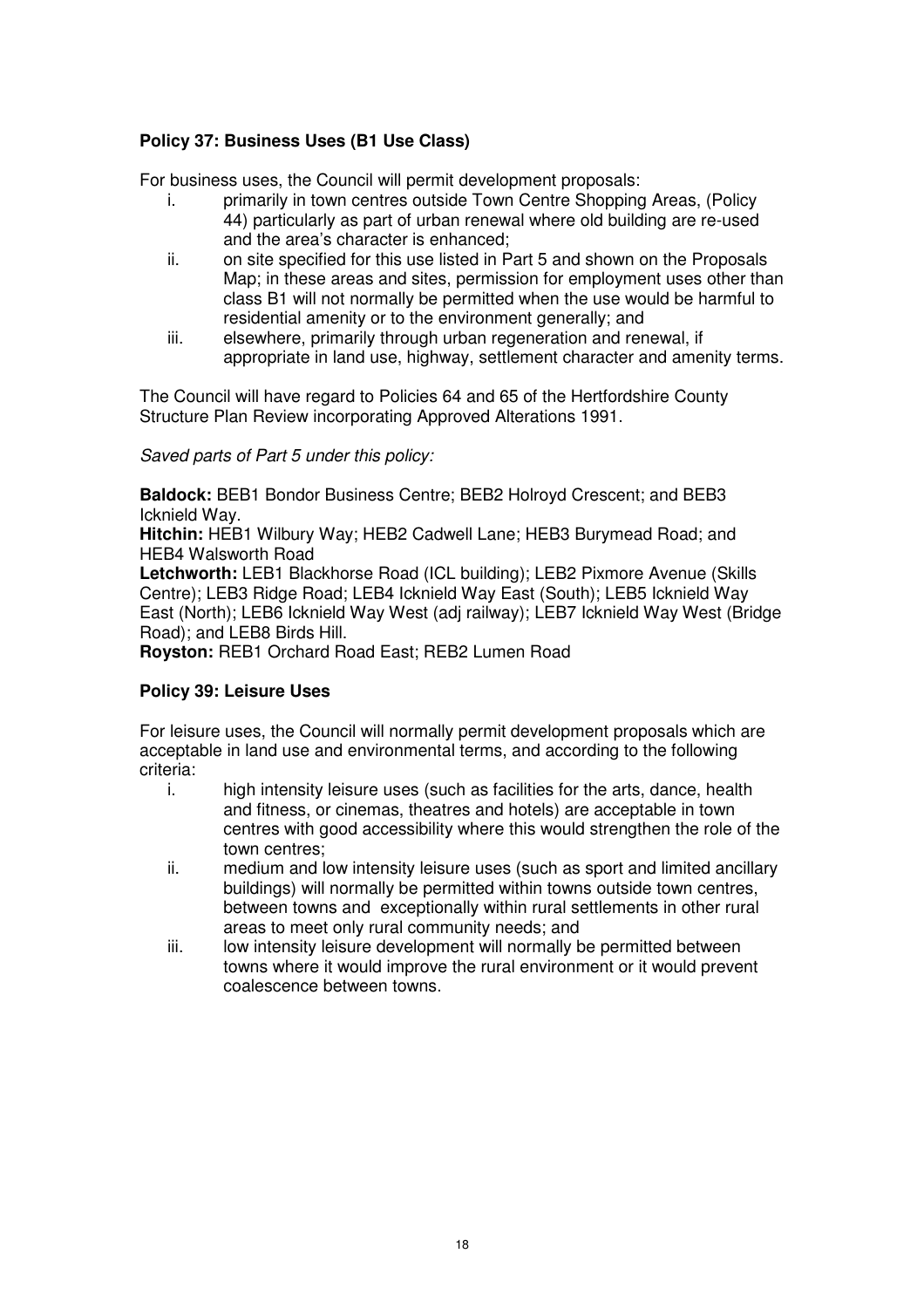# **Policy 42: Shopping**

For retail uses, the Council will permit developments:

- i. which support and maintain shopping as the main activity in town centres, but only if these safeguard and enhance the environment of the three historic towns of Baldock, Hitchin and Royston and the World's First Garden City, Letchworth;
- ii. for convenience goods retailing on sites identified in Part 5 and shown on the Proposals Map subject to a limitation on the scale of development where necessary in order to not seriously affect the vitality and viability of a nearby town centre;
- iii. for non-food retail warehouse development on sites identified in Part 5 and shown on the Proposals Map. Where appropriate, conditions may be imposed to limit the scale of development and types of goods sold in order to not seriously affect the vitality and viability of a nearby town centre;
- iv. elsewhere in the District only in exceptional circumstances, where:
	- a. the proposal cannot be accommodated within a town centre because of: the centre's nature or lack of space; damage to its character, overloaded roads, car parking, and service facilities, or it is under 1,500 square metres in a local centre to serve local shopping needs;
	- b. the proposal does not seriously affect the vitality and viability of a nearby town centre as a whole;
	- c. the proposal is accessible to the general public on foot or by private or public transport, assists urban renewal, and does not take land required for other employment uses or for housing; and
	- d. the traffic generation implications of the proposed development are acceptable in highway and environmental terms.

# **Policy 43: Shopping Areas in Town Centres**

Within town centre Shopping Areas, the Council will permit development proposals:

- i. within Shopping Frontages, normally only if the proposal is for a retail use on the ground floor (A1 Use Class);
- ii. elsewhere within Shopping Areas;
	- a. for retail uses and eating/drinking places on the ground floor (A1 and A3 Use classes); or
	- b. for other uses if it can be shown that the proposal will not disrupt the shopping pattern and will attract people to the centre or it is above ground floor level and does not mean a loss of a dwelling; and
- iii. only if the environmental aims of the Local Plan are met, particularly in Conservation Areas (Policy 20), for shopfronts (Policy 45) and for advertisements (Policy 46).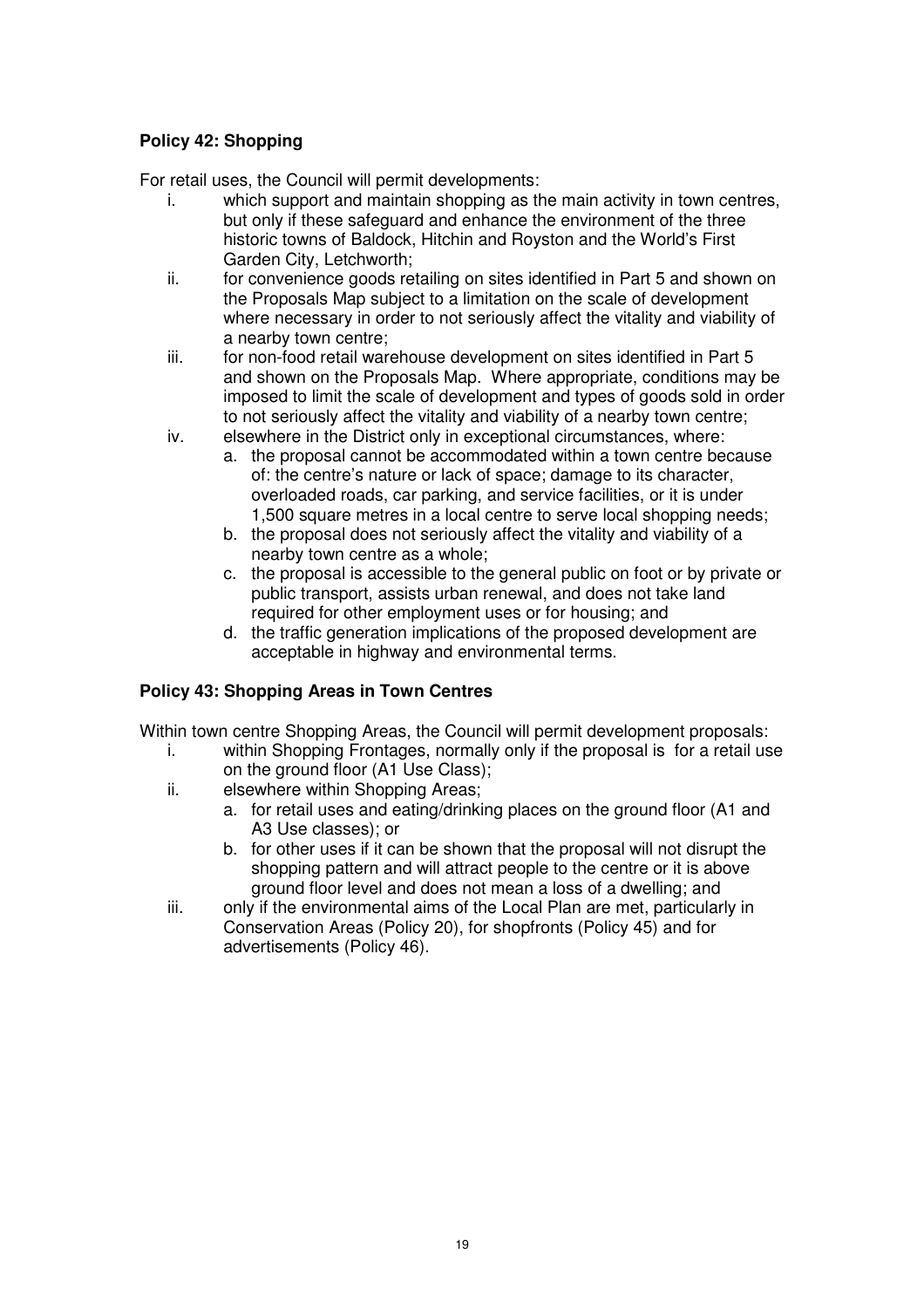## **Policy 45: Shopfronts**

For shopfronts, the Council will normally require the retention of existing ones where their architectural or historical interest, or design, relate well to their surroundings. The Council will only permit alterations or replacements if:

- i. any published design advice is adhered to;
- ii. the design is in sympathy with adjacent shopfronts, with particular regard to fascia lines, stallriser heights, glazing, bay widths, materials and colours;
- iii. the design also respects the scale, character and construction of the building and appropriate adjoining buildings in the street scene;
- iv. the fascias do not extend up to or above first floor window sills;
- v. the fascias are not so deep as to be out of proportion with the building and adjoining buildings;
- vi. the fascias have a common depth on individual buildings serving two or more shop units;
- vii. the fascias have different depths on buildings with different architectural styles; and
- viii. the proposal meets the aims of Policy 18 Listed Buildings, and Policy 20 – Conservation Areas where applicable.

#### **Policy 47: General Aviation**

For general aviation airfields, the Council will refuse development proposals for their increased use which could cause highway safety problems or greater nuisance from noise and from increased traffic on access roads.

#### **Policy 51: Development Effects and Planning Gain**

*NB: see also the Planning Obligations Supplementary Planning Document 2006:* http://www.northherts.gov.uk/index/planning/local\_development\_framework/planning\_obligations\_spd .htm

The Council will seek an agreement (usually under section 106 of the Town and Country Planning Act 1990) to ensure contributions towards the provision and maintenance of facilities or other aspects including contributions towards offsetting the costs to the community arising directly as a result of the development where these are relevant to planning.

Where the effects of development relate to wider issues relevant to planning, the Council will ask for voluntary agreements with developers or landowners to contribute financially or in kind towards the provision and maintenance of works, amenity areas, facilities or services needed as a result, in particular in town centres or elsewhere where the Council has a planned programme.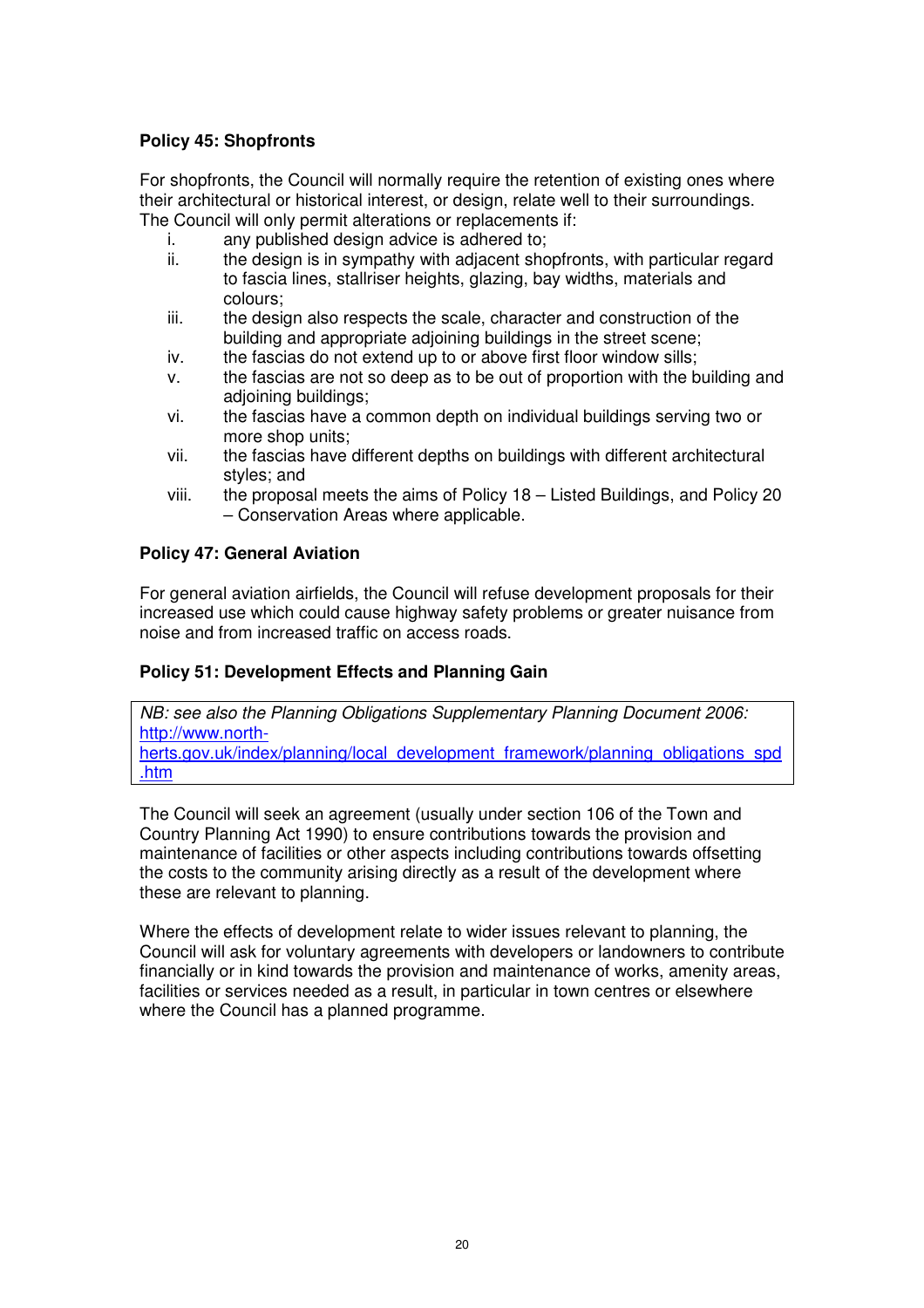#### **Policy 55: Car Parking Standards**

*NB: See also the Car Parking Zones SPD 2006:* http://www.northherts.gov.uk/index/planning/local\_development\_framework/car\_parking\_zones\_spd.h tm

The Council will require all development proposals to be provided with car parking spaces, or for housing development with garages, to be reasonably convenient to the future users and meet the following standards. As an exception and if the Council agrees that overriding landscape, conservation, amenity or traffic and management reasons are justified, the Council will accept payment to generate funds for new parking spaces elsewhere.

Within Parking Control Areas in town centres shown on the Proposals Maps, the Council considers that normally payments are preferable to parking provision for each development in these town centre locations. These funds will help achieve the programme of car parking improvements adopted by the Council. The possibility of public spaces being provided by the developer will be considered.

The minimum requirements for certain land uses are as follows:

1. Residential Uses

| А. | For each Elderly Person's Dwelling                               |                       |
|----|------------------------------------------------------------------|-----------------------|
|    | 1 Bedroom: Category 1                                            |                       |
|    | If the occupancy is controlled by an Agreement with the Council, |                       |
|    | and spaces are allocated to each dwelling                        | 1.00                  |
|    | Similarly, but spaces are not allocated                          | 0.75                  |
|    | 1 - Bedroom: Category 2                                          | 0.35                  |
|    | 1 - Bedroom: Category 3                                          | As determined by need |
|    | Staff car parking will be provided as for general housing        |                       |
| В. | For each "general housing" dwelling                              |                       |
|    | 1 - Bedroom: within or outside the curtilage                     | 1.00                  |
|    | 2 - Bedrooms: within the curtilage, or                           | 2.00                  |
|    | 2 - Bedrooms: outside the curtilage                              | 1.75                  |

- 3 Bedroom: within or outside the curtilage 2.00
- 4 or more Bedrooms: within or outside the curtilage 3.00
- C. Also, public unallocated spaces will normally be provided on the basis of 1 space for 4 dwelling convenient to the dwelling they serve and generally not more than 20 metres away. The above standards will normally still be applied to development proposals along an existing road frontage.
- 2. Employment Uses

(All floorspace figures are gross measurements, i.e. total floor area measured between the inside faces of external walls)

A. General industrial (B2), and Storage and Distribution (B8 Uses)

Up to and including 235 sq. metres

1 space for every 25 sq. metres or 1 space for 30 sq. metres where the applicant agrees to the imposition of a condition removing the permitted development right to change to a B1 use.

236sq metres up to and including 1000 sq. metres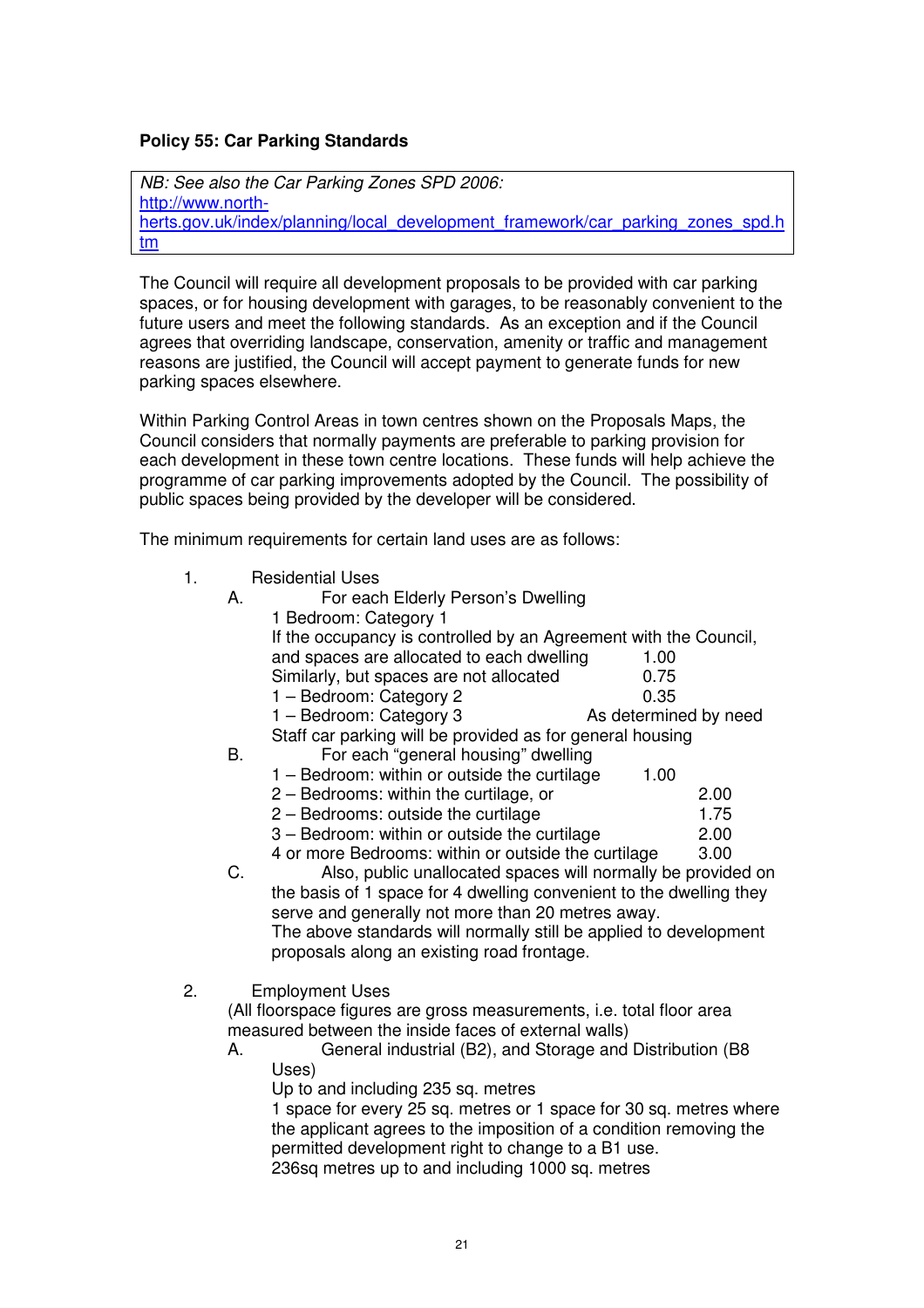1 space for every 30 sq. metres 1001 sq. metres or greater 35 spaces plus 1 space for every additional 60 sq. metres. B. Business (B1) Use up to and including 1000 sq. metres 1 space for every 25 sq. metres 1001 sq. metres or greater 40 spaces plus 1 space for every additional 35 sq. metres. Note: the floorspace categories relate to individual units in the size ranges, not to total floorspace where a number of separate lettable units are proposed as part of a single planning application. C. Shopping (A1) Use

1 space for every 35 square metres of gross floorspace, but the provision of large retail proposals over 1,500 square metres will be determined on the basis of a traffic impact assessment.

- D. Financial and Professional Services (A2) Use
- 1 space for every 35 square metres of gross floorspace. E. Public Houses/Bars (A3) Use

1 space per 3 square metres of public bar area. Additionally, 3 spaces for every 4 employees (or full time equivalent) based on maximum use at any one time.

3. Other Uses

For other uses, the Council will require an appropriate level of car parking provision based on an assessment of the proposed activity, its scale, type and location. Due regard will also be taken of any existing up-to-date guidance available and in particular the Hertfordshire Technical Chief Officers' Association – Review of Hertfordshire Car Parking Standards.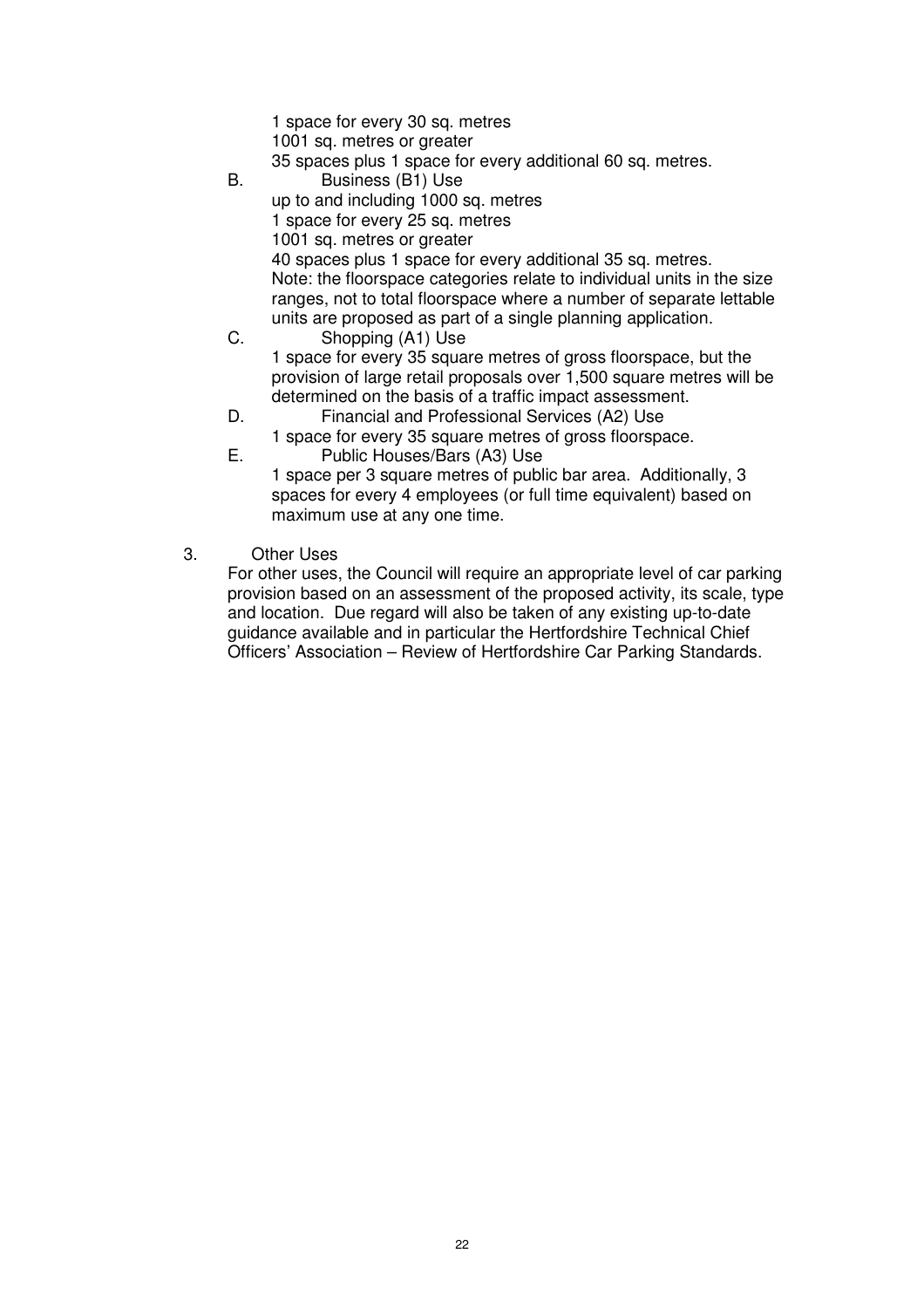# **Policy 57: Residential Guidelines and Standards**

The Council expects that all proposals for residential development including extensions and changes of uses will meet the objectives of the guidelines as set out below.

#### *Box contains supporting text referred to in policy.*

#### *Guideline 1 - Site and Surroundings*

Each housing site is unique. Thus, the layout, design and so character of each new development must relate to that site's physical shape and existing features, and the character of the surroundings, whether urban or rural. To produce a good design, a detailed site survey (including levels) and an analysis are essential before preparing a housing scheme. The survey and analysis should normally be submitted in an application for the approval of any details.

The concern for the site and surroundings is equally, if not more, important for small developments or conversions. For example, single dwellings or minor changes to a barn can have a disastrous impact on the street scene or the building itself. This may be due to insensitivity to the scale of the surrounding buildings or the use of the wrong type of materials.

Existing features should be retained as far as possible and special account taken of the site's location at the edges of towns or villages and within or adjoining Conservation Areas. Development proposals on sites with areas having an 'established'character will need careful consideration as to whether they are acceptable at all. If they are, then the design and siting of buildings should enhance the area's character.

North Hertfordshire possesses a wide range of urban environments; many are 'established'with important townscape elements such as trees, brick walls and open spaces. Letchworth, in particular, has a character theme which is common throughout much of the town, being planned as the World's First Garden City early this century. These environments should be reflected and improved in all new housing, large or small, and changes to existing buildings.

# *Guideline 2 - Design and Layout*

The design and layout of new houses should be acceptable to most people in visual, functional and social terms, whether as residents or as visitors. To combine amenity and practical requirements in a sensible layout of attractive buildings and spaces between them needs imagination. For high density\* developments, permitted development rights may be removed when development is first permitted.

Moreover, new residential areas adjacent to open agricultural land require careful consideration to ensure that the layout and design minimise any potential urban fringe problems and lessen any detrimental effects on adjacent open countryside and its land uses.

To achieve the highest standards of design, housing proposals should relate to and enhance their site and surroundings. An important element of layout is the design of the road and footpath system (see Guideline Number 3). Where possible, because of the total number, dwellings should be grouped in informal and small-scale clusters. Materials used should result in one or more consistent themes within a layout so long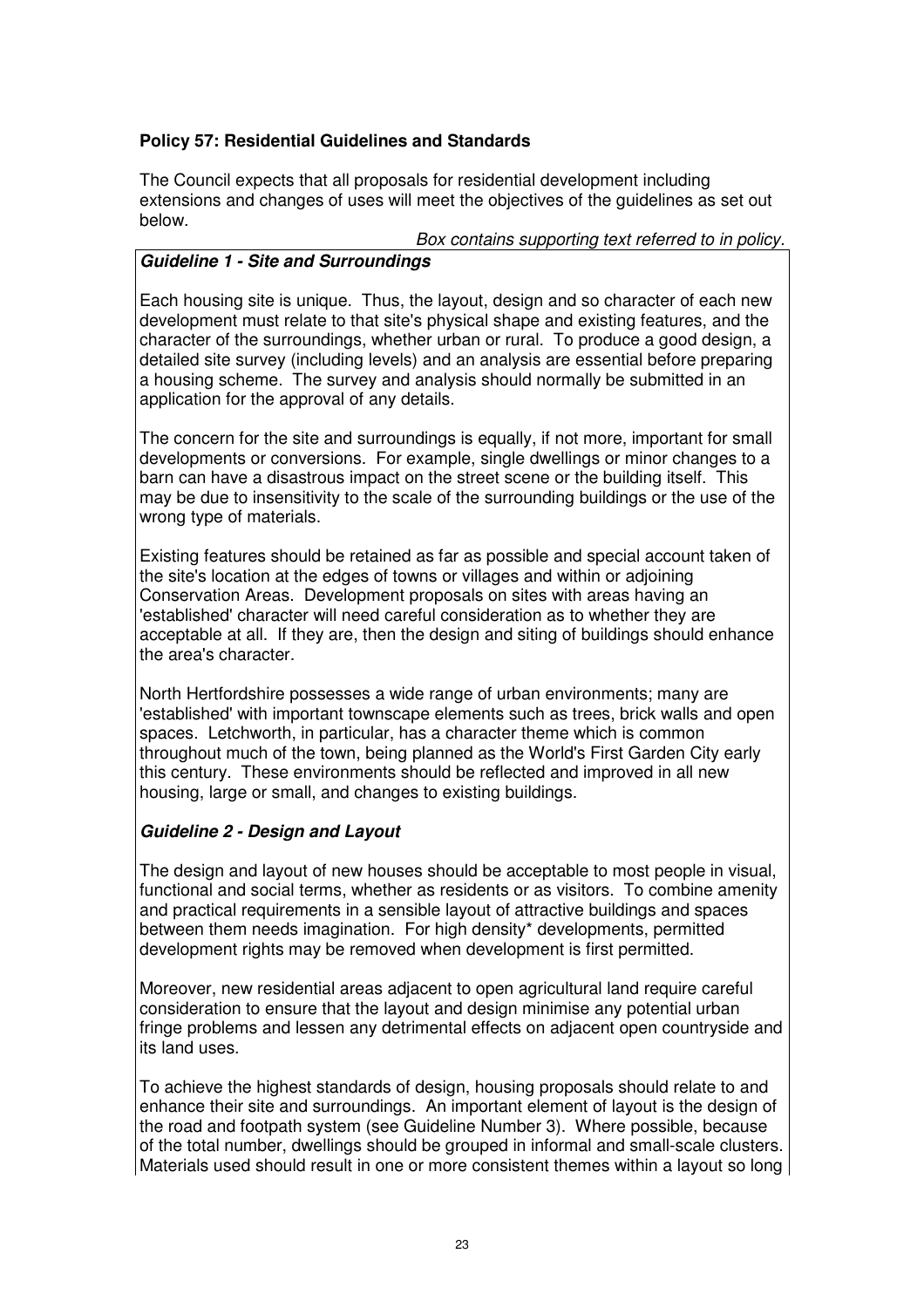as the character of the surroundings is respected when viewed from both within and outside the site.

The design should have layout features which are likely to prevent opportunities for crime. The Council will take account of police advice and resist proposals which do not meet the criteria set out in 'Secured by Design'. Such advice is always subject to other planning aspects and the requirements of the Building and Fire Regulations. In specific cases development briefs will be prepared and the principles in these should be followed. It is accepted that design and environmental factors, including concepts of defensible space, natural surveillance, security lighting, access control, and security hardware can have an effect on the potential for crime. Police advice on design against crime at the planning stage is always available to developers and their architects from the Hertfordshire Constabulary Headquarters at Welwyn Garden City.

# *Guideline 3 - Roads and Footpaths*

Residential roads and footpaths must be safe, convenient and easily maintained routes for people and traffic to move around. In significant new housing areas, cycleways should be included; these could in some circumstances be shared with footpaths depending on safety. They also affect: the arrangement, spacing and visual character of the houses they serve; the size and shape of gardens; landscaping and provision for play and other outdoor activities.

The road and footpath layout should:

- a. minimise the danger and nuisance from traffic which passes through the new development;
- b. keep vehicle flows and speeds low in the vicinity of homes;
- c. provide safe and convenient pedestrian routes between homes and to local community facilities;
- d. minimise the danger to pedestrians and the inconvenience to emergency and other services which can be caused by on-street parking;
- e. create safe routes for vehicular movement; and
- f. enable residents'needs for statutory and other services to be met efficiently.

In considering detailed proposals, the use of sympathetic materials and physical management measures will be encouraged to achieve the slowing down of traffic or 'traffic calming'. These must relate properly to the overall landscape design (see Guideline 9).

# *Guideline 4 - Mix of Dwelling Sizes*

The character of attractive towns and villages is determined particularly by the variations in the built environment. New development should seek to enhance the character of existing settlements through skilful design. Partly to help this process and partly to fulfil the housing needs of the local area, a mixture of dwelling sizes should be proposed, particularly on larger sites.

# *Guideline 5 - Floorspace*

Within a dwelling, the total space and the size of rooms should meet the reasonable requirements of the expected occupants and serve their intended purposes.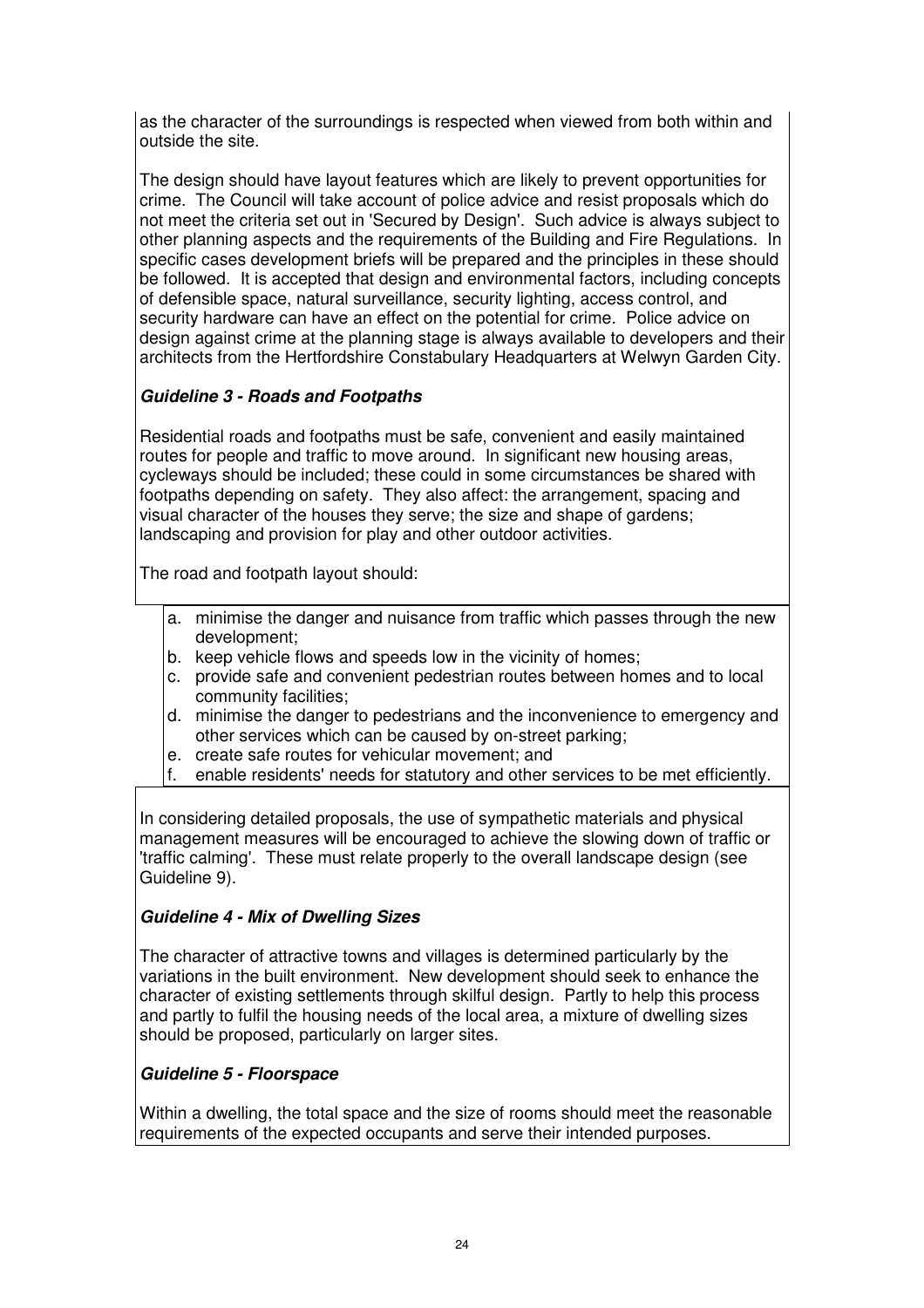# *Guideline 6 - Orientation*

Reasonable levels of sunlighting and daylighting should be achieved in the design and layout of dwellings. The DoE Manual 'Sunlight and Daylight'will be used as a guide.

# *Guideline 7 - Privacy*

A distance of 30 metres between the rears of dwellings may achieve a minimum degree of privacy if a 2 metre wall or fence is used as a screen. Careful attention to detailed design, in particular the size, type, location and projection of windows can result in a high degree of privacy. However, site characteristics, topography and building design are factors which can affect layouts. On sloping sites a greater distance will be required.

#### *Guideline 8 - Play and Amenity Space*

New housing areas should have play and amenity space for future residents'needs as part of an attractive layout. Such open space should be well designed and, where possible, become part of the wider landscape setting. In some situations, particularly if the number of dwellings is small, the provision of public open space may not be possible.

The sizes of gardens or private amenity space in a new housing development should relate to the needs of future residents and to the amount of public amenity space. The larger the house, the greater generally should be the garden area, and thus public amenity space can be towards the minimum. However, for high density developments such as small, terraced houses or flats, the Council would expect a higher amount of public amenity space. On the basis of an average 15 metres minimum back garden depth, a rough guide would be private amenity space of 75 square metres.

Flats also require a minimum reasonable private utility and amenity space. For general and elderly persons housing, 18 square metres per one-bedroom flat should be provided with a further 10 square metres for each additional bedroom.

Where public open space can reasonably be expected, the National Playing Fields Association standards will be used: 0.4 hectares/1000 population for informal open space; and between 0.6 and 0.8 hectares/1000 population for children's playspace. As a minimum standard for say 50 houses, 500 square metres and 750 square metres will be required respectively. More will usually be expected depending upon the types of dwellings and the location of the space within the layout. In relation to the size of playspaces, approved play equipment for children should be provided. This equipment and the land for public open space should be dedicated to the Council.

Both public and private open spaces will contribute to the patterns of spaces in the towns. Thus, the Council will expect a proposal's layout of open spaces with landscaping to contribute to those patterns (see Policy 21). Moreover, it will adopt the public space in order to maintain it in the future.

Careful and imaginative design of the spaces is needed to produce an attractive layout linked in with the footpaths. A balance must be achieved between a level of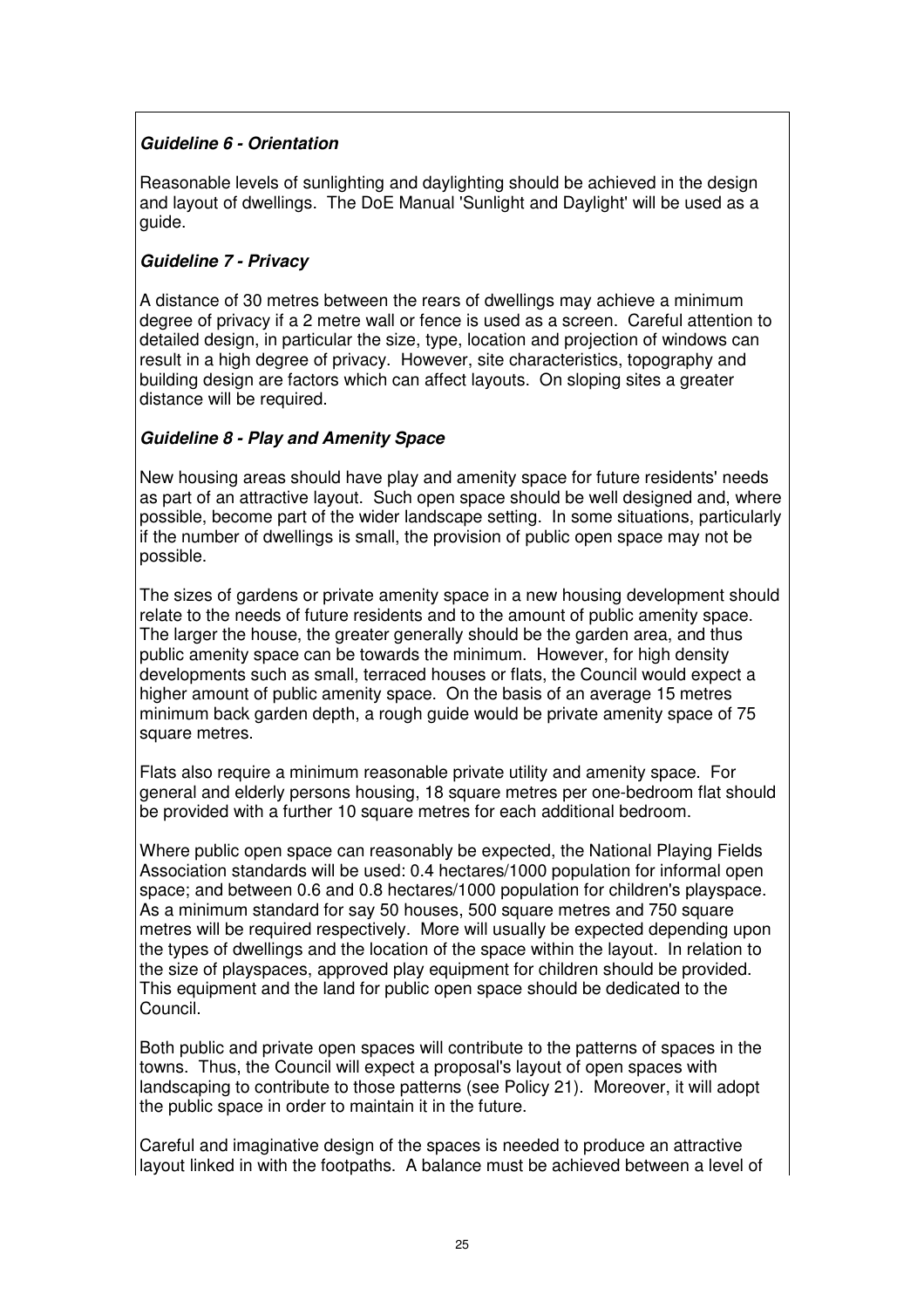supervision for child safety and crime prevention and the potential for noise nuisance to residents living beside the space.

# *Guideline 9 - Landscape*

A proposed landscape should be part of the overall design. The layout should relate to the existing landscape features, which should be kept where possible (see Guideline 1). Whilst the surroundings should be taken into account, new housing schemes should enhance the landscape of the site and hence the surroundings. This may mean that open spaces are used as part of the landscape design; or that schemes are outward-looking so that surrounding it my a tree belt is not right for the particular site and scheme.

At the edges of towns or villages, care should be taken to achieve landscaping at the right scale. The aim should be to provide an attractive setting and long term boundary to the settlement. Tree belts, if appropriate in these locations, should be a minimum of 10 metres wide.

Advanced planting in these and other locations must be considered and may be required as a condition on a planning permission. Landscaping proposals should be part of the initial application on sensitive and significant sites, and not treated as a 'reserved'matter.

Attention to detail, using trees, shrubs and grass as 'soft'landscape features and walls, paving, road surfaces and street furniture as 'hard'landscape features can create a sense of identity, avoiding visual and noise intrusion (see also Guideline 3). Not only is the initial planting important in itself and early establishment essential, including replacement if necessary, but also attention must be paid to the continued growth of the plants and their maintenance in the particular situation.

# *Guideline 10 - Noise*

Outside most dwellings, noise from motor traffic causes the most disturbance. In some areas, noise from trains or aircraft may disturb residents. In addition, certain activities result in noise. The design and layout of buildings, including the use of the right building materials and the building of soil mounds can noticeably reduce the disturbing effects of noise. Noise limits are given: In Policy 54 for road traffic; in Policy 53 for trains; and Policy 23 for aircraft.

# *Guideline 11 - Car Parking and Garaging*

Space for cars to park is essential for residents and their visitors. This should be provided in any housing proposal and sympathetic to the layout and design. Normally as parking spaces or garages, these should be close and convenient to dwellings they will serve. Car parking requirements are set down in Policy 55.

# *Guideline 12 - Servicing*

Apart from the roads and footpaths in the layout, future residents will require appropriate services from the statutory undertakers (gas, electricity, water and telephone), the emergency services (fire, police and ambulance), delivery and refuse collection, and other essential services. On larger proposals, the need for public transport and hence adequate access and turning facilities should be provided for. Wherever possible and appropriate to the design of a scheme, 'joint' facilities for telecommunications apparatus should be provided in a single location.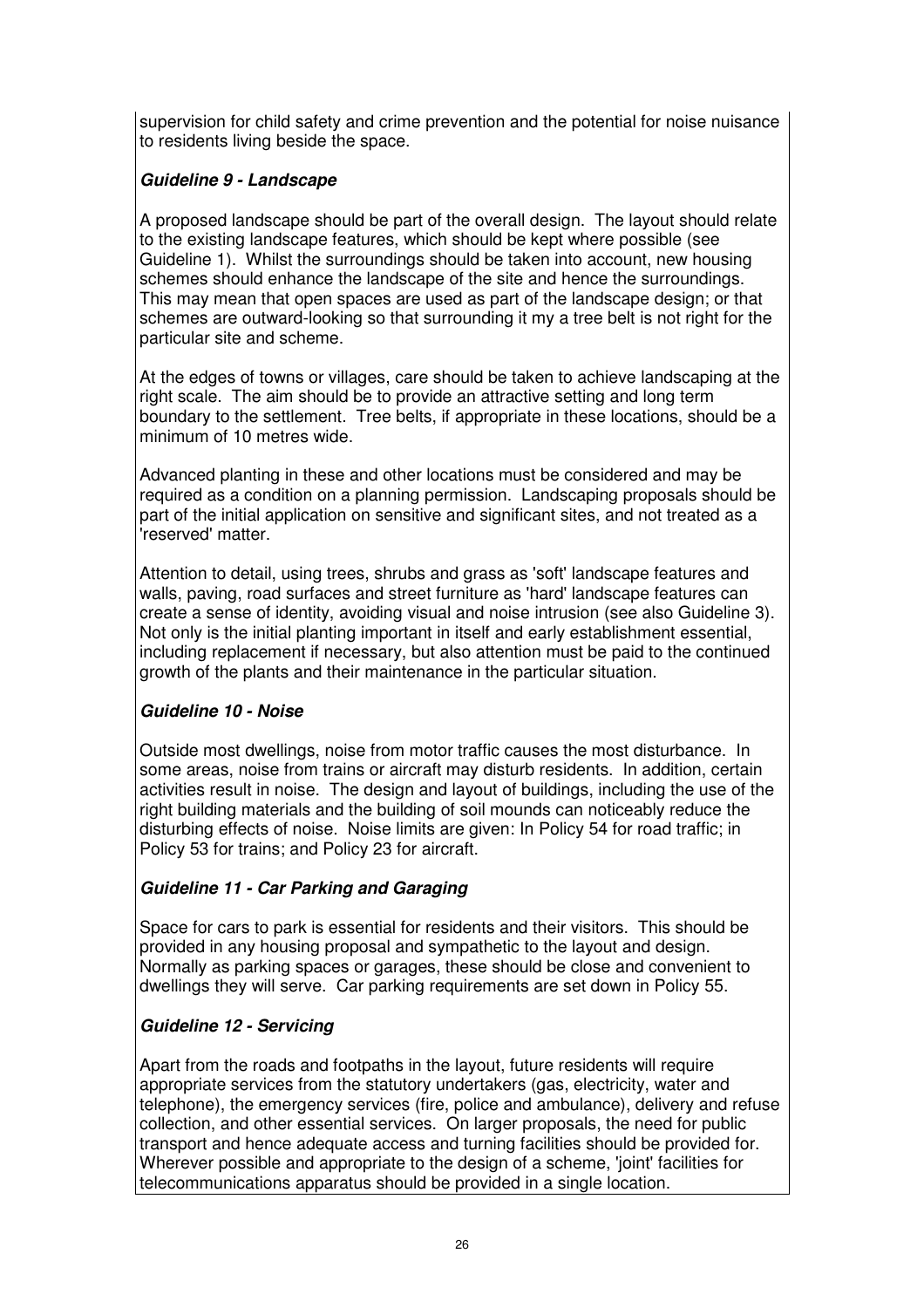# **Policy 58: Letchworth Garden City Design Principles**

The Council will only consider development proposals in Letchworth if they are in sympathy with the traditional buildings of Letchworth and if they clearly show that the Garden City Design Principles below have been taken into account.

| Box contains supporting text referred to in policy.                                                                                                                                                                                                                                                                                                                                                                                                                                                                                                                                                                                                                                                                                                                                                                                                                         |
|-----------------------------------------------------------------------------------------------------------------------------------------------------------------------------------------------------------------------------------------------------------------------------------------------------------------------------------------------------------------------------------------------------------------------------------------------------------------------------------------------------------------------------------------------------------------------------------------------------------------------------------------------------------------------------------------------------------------------------------------------------------------------------------------------------------------------------------------------------------------------------|
| <b>Garden City Design Principles</b>                                                                                                                                                                                                                                                                                                                                                                                                                                                                                                                                                                                                                                                                                                                                                                                                                                        |
|                                                                                                                                                                                                                                                                                                                                                                                                                                                                                                                                                                                                                                                                                                                                                                                                                                                                             |
| 1. For development proposals in Letchworth, their overall layout and design<br>should, as far as practicable, reflect 'Garden City' layout and design<br>principles. Creative reinterpretation of the principles in the light of modern<br>requirements will be sought, and a knowledge of the quality and variety of<br>early garden residential development in the Garden City is a pre-requisite to<br>the success of any proposals. The following notes are intended to give a<br>guide to examples which might be studied, with benefit.                                                                                                                                                                                                                                                                                                                               |
|                                                                                                                                                                                                                                                                                                                                                                                                                                                                                                                                                                                                                                                                                                                                                                                                                                                                             |
| 2. The term 'Garden City' is equated with open residential development,<br>characteristically low density and generously landscaped with mature trees<br>and hedges set amongst individual houses. This is only partly true. Many of<br>the finest early Garden City layouts depended on a successful corporate<br>design for the scheme as a whole, in addition to the individual features<br>mentioned above. The key to success in the best of examples quoted below<br>is the appreciation of the way houses are grouped to form a sequence of<br>outdoor spaces related to each other and to the overall setting.                                                                                                                                                                                                                                                      |
|                                                                                                                                                                                                                                                                                                                                                                                                                                                                                                                                                                                                                                                                                                                                                                                                                                                                             |
| 3. The broadest overall effect is that of the vista. This has a formal quality<br>exemplified by the broad tree-lined swathe which projects the main axis of the<br>town across Norton Common, and was very effectively handled in the section<br>of Broadway between the J.F. Kennedy Gardens and the Sollershotts where<br>a double avenue of Lime trees was planted. Other principal approach roads<br>of the town were treated in this manner, for example Norton Way South and<br>Pixmore Way. In the latter, the articulated building lines of the early<br>Letchworth U.D.C. Council housing was notably successful.                                                                                                                                                                                                                                                 |
|                                                                                                                                                                                                                                                                                                                                                                                                                                                                                                                                                                                                                                                                                                                                                                                                                                                                             |
| 4. In contrast, the principle of <b>closure</b> represented the breaking down of the<br>street picture into sequences by means of closing the view at key points,<br>particularly at road junctions. Notable examples are the view southwards into<br>Rushby Mead from Hillshott analysed in detail below; The Crescent between<br>Pixmore Way and Baldock Road where a series of spaces is created along a<br>curved road; or more formally, in Jackmans Place around the triple road<br>junction where a focal block is set across the view line. The use of an<br>informal design approach should not be at the expense of purposeful design<br>of space framed by buildings, an aspect always emphasised by Barry Parker<br>and Raymond Unwin, consultant architects for the original Letchworth Plan of<br>1904 and much of the subsequent detailed layout of housing. |
|                                                                                                                                                                                                                                                                                                                                                                                                                                                                                                                                                                                                                                                                                                                                                                                                                                                                             |
| Within the street picture, accents were often created by variations in the<br>5.<br>building line. For example, the splayed arrangement of the tree blocks of                                                                                                                                                                                                                                                                                                                                                                                                                                                                                                                                                                                                                                                                                                               |

building line. For example, the splayed arrangement of the tree blocks of Silver Birch Cottages in Station Road added visual interest to an otherwise monotonous road. Greens were used to create a corporate sense of design,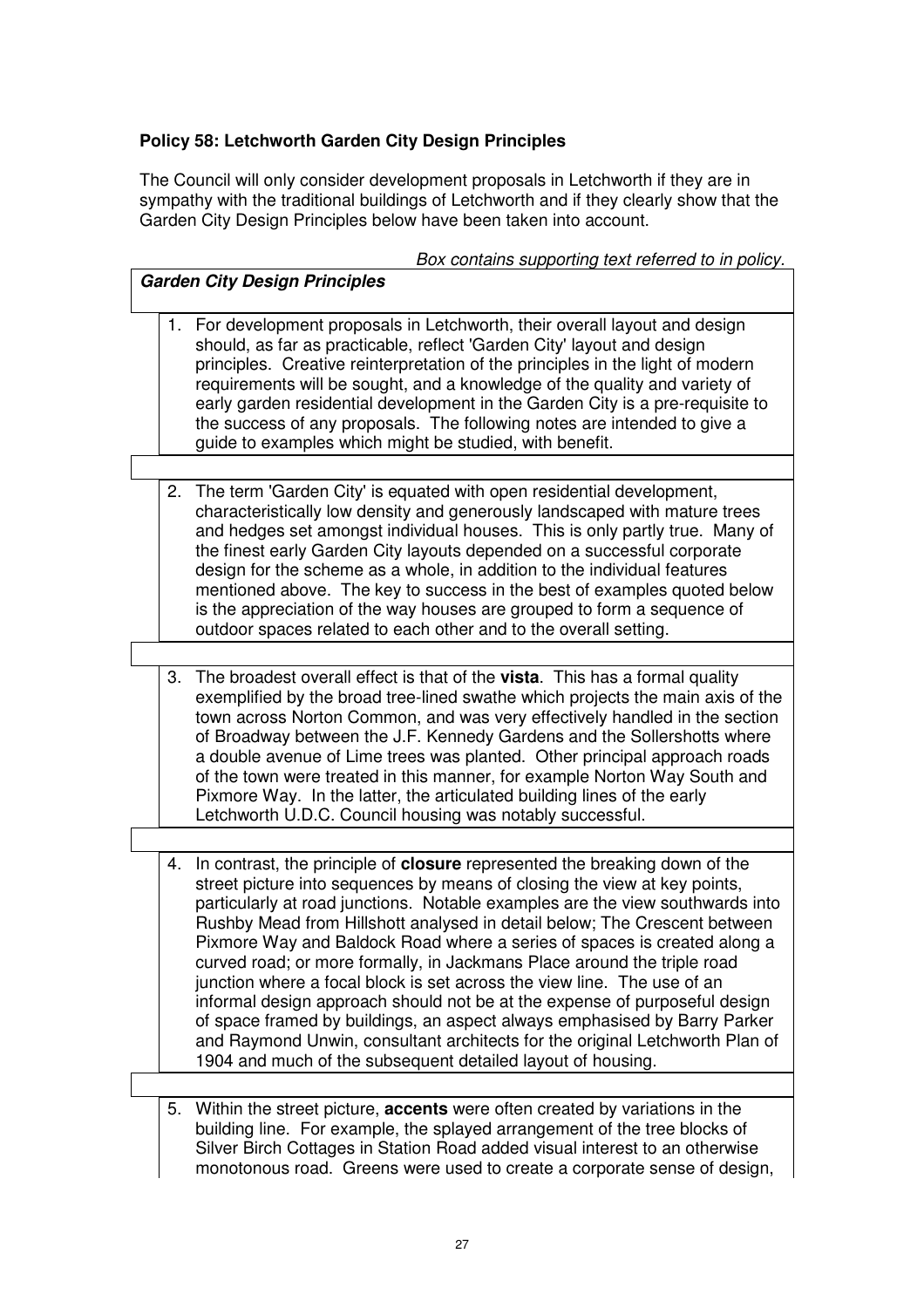for example at Westholm, Ridge Road and in the section of Lytton Avenue between Gernon Road and Pixmore Way.

- 6. Finally, **group design** was used as a means of giving identity to the various roads within the Garden City. The residential cul-de-sac, was one of the earliest instances of the use of a feature which is now common in housing layouts. Other means of grouping include the linking together of blocks at street corners, as at the junction of Ridge Avenue and Hillshott, and the use of linking walls and garages as in the groups at the junction of Lytton Avenue and South View. Occasionally, corners would be treated with blocks of striking design, for example the twin 'L'blocks which frame the north side of the junction between Sollershott East and Field Lane or the block boldly set diagonally across the acute angled junction between Sollershott East and South View.
- 7. In his classic book, Town Planning in Practice, published in 1909, Raymond Unwin stressed the importance of the architect and planner using the "main building lines and masses, placing any important features in his design, such as the terminal feature at the end of a road, or any buildings required to limit the size and give a sense of frame to the street picture". Unwin recognised the difficulty with predominantly detached houses, with a statement of design principles as relevant today as 75 years ago: "With the square plot and the detached house in the centre of it the garden is necessarily cut up into several pieces of little practical value.... while the main garden has no single dimension large enough to develop any vista.......One of the greatest difficulties to be contended with is the constant multiplication of buildings too small in scale to produce individually any effect in the road... even where it is not possible to avoid much repetition of semi-detached or detached houses, they should be arranged to give some sense of grouping. The setting back of three or four pairs of houses in the arrangement of a continuous green in front of them, with the proper treatment of the houses at each end which are set forward against the building line, could of itself produce some grouping... hardly anything is more monotonous than the repetition of detached or semi-detached houses and this monotony is little relieved by variety in the individual houses... the variety is, as it were, unrelieved variety".
- 8. The detailed design, forms and materials used in Letchworth are also worthy of study. In 1904, First Garden City Ltd stated in its Garden City Building Regulations that "the high standard of beauty which they desire to attain in the Garden City can only result from simple, straight-forward building, and from the use of good and harmonious materials. They desire as far as possible to discourage useless ornamentation and secure that buildings shall be suitably designed for their purpose and position". As a result of this, such materials as rough cast brickwork and rich red tiled roofs became almost standardised, particularly for grouped housing whilst the use of slate as a roofing material was prohibited. Design features such as dormer windows and gables were accented with tile-hanging or dark stained boarding. Shortly before the First World War when the Georgian style became fashionable, dark red stock brick was effectively used with white painted wooden sash windows. The adoption of a steep roof pitch for most of the early houses and the variety and ingenuity of the handling of the gables, hips and dormers resulted in an overall variety without sacrificing the basic unit provided by the material.